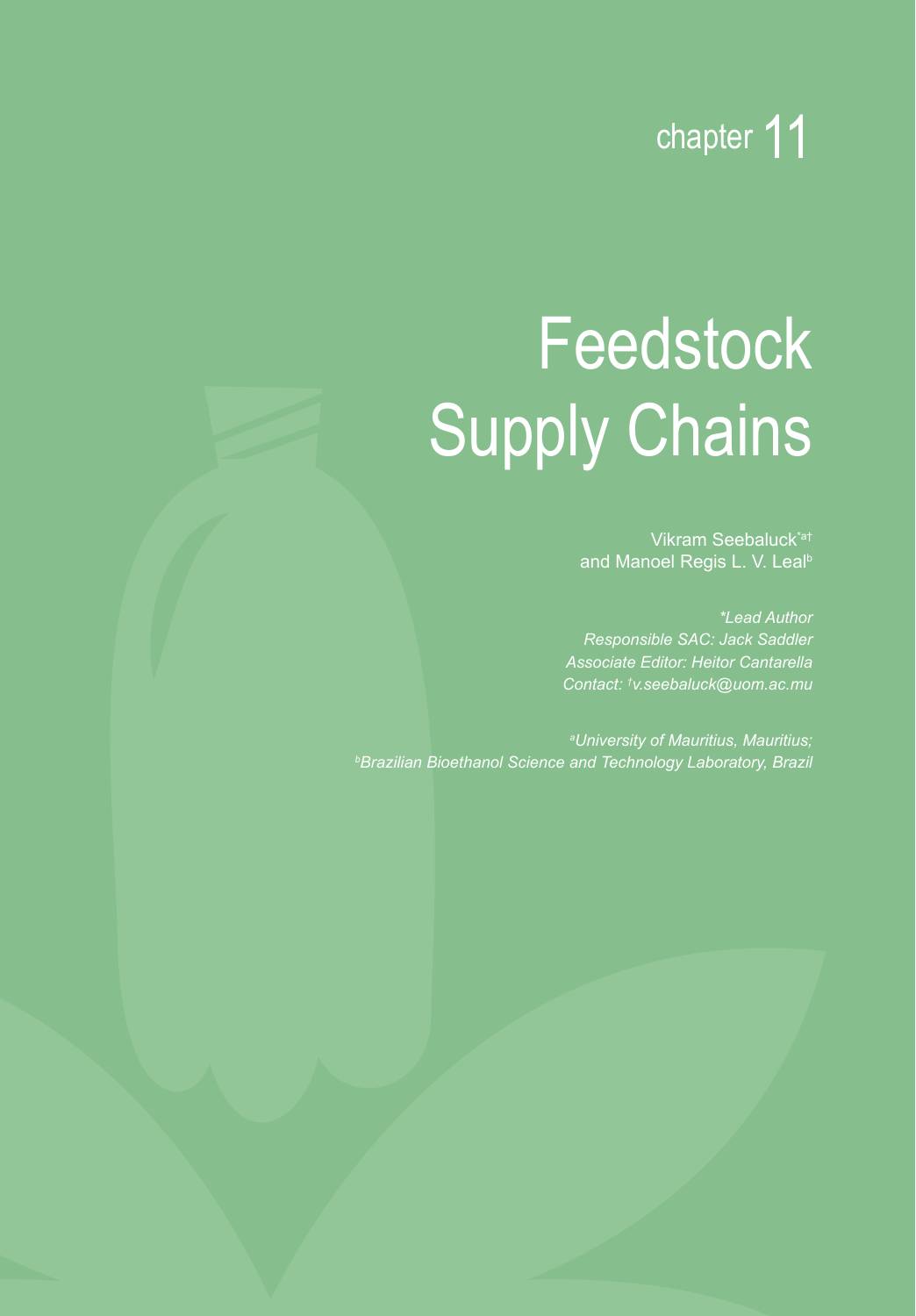

# **Highlights**

- **●** Feedstock supply chains bridge biomass production in fields to industrial processing. Although it will be influenced by the type of crop, the chain will typically include harvesting, collection, baling, transport, drying, storage and pre-treatment, all of which should be efficiently and cost-effectively designed to enhance the overall sustainability of bioenergy projects.
- **●** Except for some large-scale commercial crops such as sugarcane or corn, biomass supply chains for bioenergy production are currently underdeveloped despite the fact that significant improvements could be achieved by modernizing the logistic operations to make them more efficient. Capitalization, replication or adaptation experiences could be derived from the existing commercial biomass supply chains.
- **●** Modern biomass supply chains offer significant possibilities for gathering all types of biomass and synergizing their physico-chemical properties with subsequent energy conversion processes.
- **●** There is good potential to develop alternative options to provide stable and continuous supply of suitable feedstocks to processing plants. Potential improvements include storage, biomass densification, use of complementary fuels available over the year, and multi-fuel processing.
- **●** Scale of bioenergy crops production is crucial in the choice and development of suitable supply chains. Mechanical operations are generally favored by large-scale production, as it is the case with sugarcane or corn. However, given that the availability of bioenergy crops may be scattered in situations like its cultivation in marginal areas, there is the need to determine the minimal or reasonable cultivable area on which mechanization or at least partial mechanization could be efficiently and costeffectively undertaken. This is vital in tapping the maximum available and suitable land for bioenergy crops production as well as the associated socio-economic benefits.
- **●** Scientific innovations and practical experiences, together with the collaboration of equipment manufacturers would largely contribute in cost-effectively and efficiently transferring different types of biomass from fields to factories.
- **●** Appropriate policies in synergy with those on crop production and conversion processes (the immediate nexus of biomass supply chains) would support the development of region-specific efficient feedstock supply chains; there is a need for technical and financial supports as well as capacity building.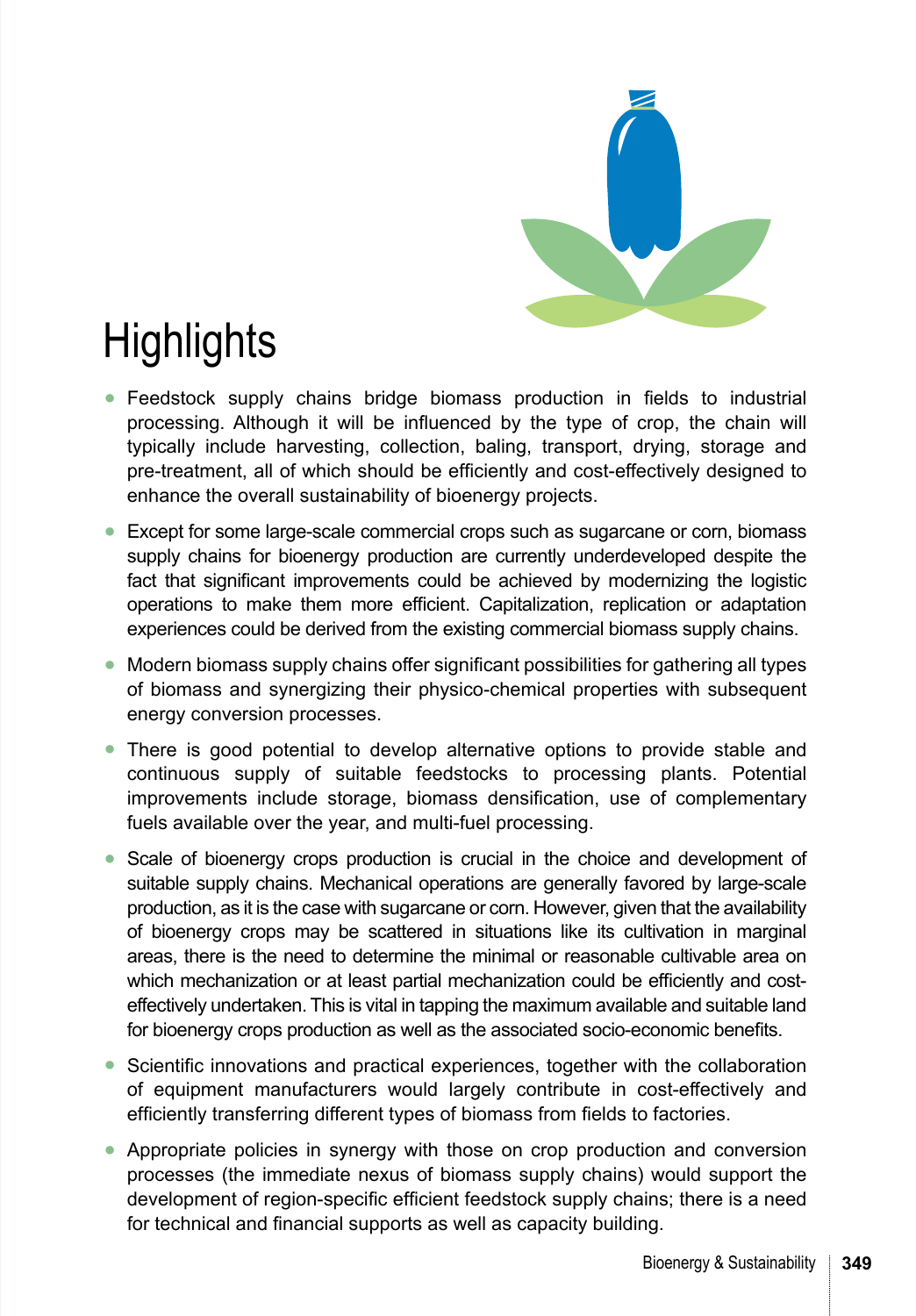# **Summary**

Bioenergy expansion is nowadays gaining momentum with commercial scale and modern production systems gradually being developed worldwide. One of the key lessons learned in such developments is that the long-term economic success and sustainability of bioenergy projects depend on the proper management of the overall energy system, which includes supply chain operations as a key determinant. Biomass supply chains thus form part of the knowledge-based bio-economy of the future which is needed for replacing traditional fossil resources that are becoming costly and environmentally destructive. This chapter reviews the biomass supply chain operations with case studies of typical commercial energy crops in view to provide an insight of progress achieved so far and future prospects. There exist some large-scale biomass supply chains which could be further optimized to provide key lessons to quickly develop or adapt them to new bioenergy feedstocks having substantive market penetrability. However, given the rather varying context in which bioenergy projects are evolving in different regions, a more coordinated approach for technical and financial supports as well as for capacity building would assist in developing efficient biomass supply chains for bioenergy production. Scientific innovations would contribute in cost-effectively and efficiently transferring different types of biomass from field to factories. These would require the assessment of field experiences to scientifically develop efficient logistics in close collaboration with equipment manufacturers. Thus, appropriate policies in synergy with those on crop production and conversion processes between which supply chains are squeezed in should be promoted to meet the need to increase the share of modern bioenergy in the global energy supply. Such developments would bring benefits for the climate, energy access or security and developmental opportunities.

# 11.1 Introduction

This chapter focuses on feedstock supply chains that bridge biomass production or availability to its industrial processing into bioenergy. Except for some crops such as sugarcane, corn, soybeans and rapeseed, large scale biomass supply chains for bioenergy production are underdeveloped and are new or emerging for many potential bioenergy feedstocks; this is due to the quite recent rapidly developing market for energy biomass (Vakkilainen et al. 2013) and the growing need to convert waste biomass into useful energy products in the quest for diversifying renewable environment-friendly energy resources. The know-how and expertise in this area thus need to be strengthened while capitalizing on the experience acquired so far with some feedstocks such as sugarcane or corn. Besides reviewing the biomass supply chains for energy production, the key factors influencing the logistic operations as well as the impacts and nexus with the overall biomass to bioenergy cycle are also presented in this chapter. The technology gaps, challenges and opportunities for improving and developing new biomass supply chains for bioenergy production are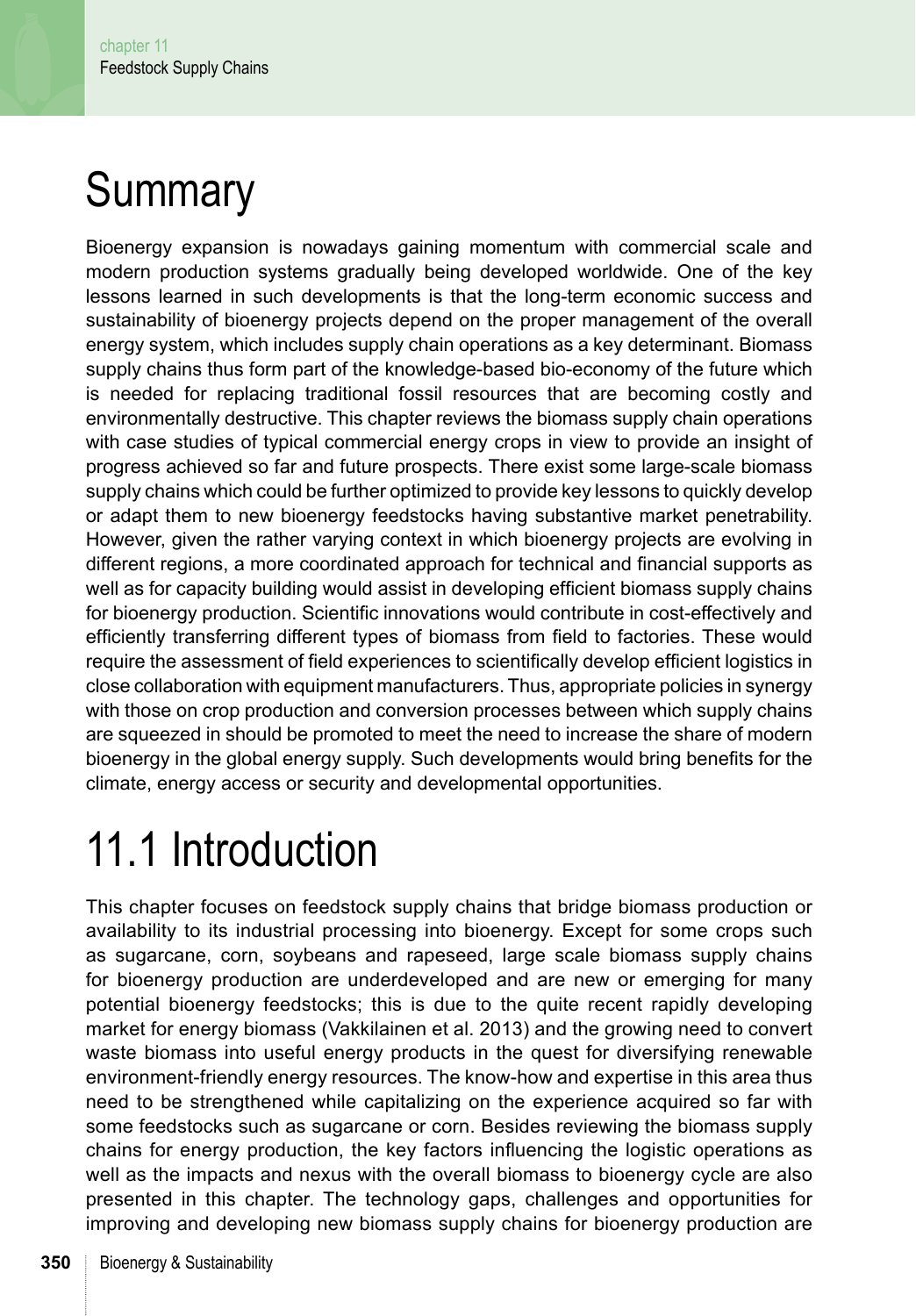given together with an overview of the commercial supply chain operations for four different biomass sources, namely sugarcane (a food and fuel crop), eucalyptus (a tree species), miscanthus (a new crop for power generation) and oil palm (an oil crop). These examples provide insight for capitalization, replication and adaptation opportunities for bioenergy production from other types of biomass available or produced in different world regions. Corn is a major feedstock used for ethanol production in the US for use as oxygenate in gasoline. Corn supply chains are modern with long standing experiences while options for harvesting and supply of corn stover are being developed (Klingenfeld 2008; Gonzalez et al. 2011; Darr 2012; Gutesa 2013; Shah 2013) given its significant availability and potential for bioenergy production. However, this feedstock is linked to considerable debate on its sustainability for biofuel production, the land use change impacts and 'food versus fuel' issue. Bioenergy from corn is presented in other chapters of this book.

## 11.2 Key Features of Biomass Supply Chains

Biomass supply chains are mainly characterized by their design, cost and sustainability among other features. The growing portfolio of bioenergy feedstocks differ in their physico-chemical properties and availability, thus requiring specific logistics designs adapted to the characteristics of the materials handled and the scale of production. The need for pre-treatment prior to storage or processing may impose an additional complication on the supply chain. The operations are thus normally designed taking into consideration the quality of the available biomass as well as the subsequent energy conversion processes or storage needs, which usually requires that the biomass is pre-treated to be technically convenient to the processing configurations or for storage and re-transportation purposes. Optimization of the structural flow pattern, including the functioning of the biomass supply chain steps with adjustments to specific conditions of production systems (e.g. climate and topology, feedstock, technologies, infrastructures, energy end uses, etc.), can largely contribute in improving the viability and cost-effectiveness of the bioenergy system. Any incremental improvement at each logistics step should be tapped given that supply logistics have a significant bearing on the total delivered cost of biomass to an energy plant which can go up to around 40% of the cost of the biomass production (Johnson and Seebaluck 2012). From the sustainability perspective, it eventually becomes important to green the supply chains through the use of properly selected approaches and energy efficient logistics steps to improve the energy and environmental balances of the bioenergy system. Additional factors, such as weather conditions, can affect the yield and quality as well as the harvesting and collection time, while real time knowledge can improve communication between the factory and raw biomass suppliers to ensure coordinated and constant supply of quality biomass to the processing plant.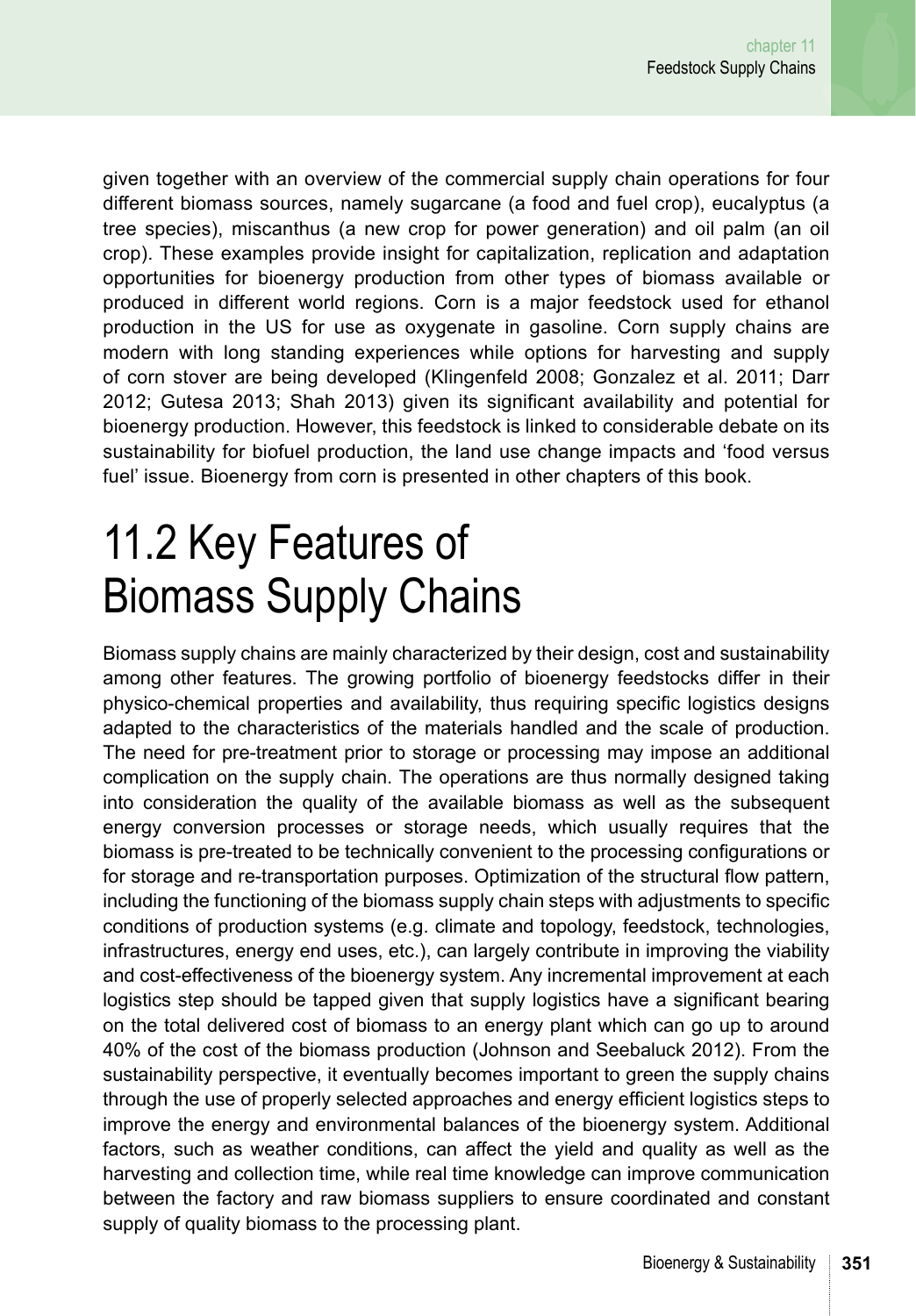# 11.3 Biomass Crops and their Supply Chains

Supply chain operations primarily depend on the types of biomass to be harvested or collected which are broadly classified into oil or sugar/starch-bearing crops or lignocellulosic feedstocks. Globally, there are around 350 oil-bearing crops identified as potential feedstocks for biodiesel production (Atabani et al. 2012) out of which crops like oil palm, soybeans and rapeseed have reached commercial processing. Harvesting of oil seeds is undertaken manually or is semi-mechanized with power cutters and picker type lifts, but fully mechanized systems, which exist only for a few crops, still need to be developed or addressed as a technological gap (HREDV 2009). Modified mechanical harvesting equipment for other crops have been proposed for harvesting of crops like jatropha but these still need to be fully developed. On the other hand, lignocellulosic biomass in the form of energy crops, agricultural wastes and forest residues represents the most abundant source of renewable biomass with production of  $1x10^{10}$  metric tons annually, which is about half of the biomass produced in the world (Alvira et al. 2010). It is the future feedstock for the biofuel and bio-based industry; it could produce up to 442 billion liters of bioethanol per year due to its high diversity around the world (Darjanaand and Mirjana 2013). However, second generation cellulosic ethanol conversion technologies which has to emerge would be needed to realize this potential. To maintain the viability and sustainability of bioenergy production worldwide, there are growing interests in the production of energy crops such as perennial grasses which are attractive in terms of their high production yield, low input requirements, high content of lignin and cellulose, ability to adapt to marginal land and rain fed conditions, and their generally anticipated positive environmental impacts. Factory biomass wastes produced from traditional food and forage crops are equally increasingly being used for bioenergy production. For instance, sugarcane, a common crop grown in more than 100 countries worldwide, offers both field and factory wastes for energy generation. Lignocellulosic feedstocks supply chains may be manual to semi-mechanized as well as fully mechanized systems. For instance, sugarcane resources offer diverse mature commercial applications of these alternative systems while the supply chain operations of other emerging energy crops like *Arundo Donax* are generally learnt and extrapolated from sugarcane, but need to be adapted and optimized (Seebaluck 2012).

The supply chains are generally less costly for factory derived waste biomass (e.g. sugarcane bagasse), while the cost for collected biomass is higher depending on the complexity of the operations (e.g. sugarcane agricultural residues). On the other hand, dedicated energy crops are generally associated with specifically designed supply chains that usually bear higher cost but which could be reduced depending on the scale of production and technology applications. It must also be highlighted that around three quarters of the biomass used for food, feed, industrial wood and traditional fuel wood is not fully exploited at some point in their harvesting, transport and processing (Nielsen et al. 2007) thus providing opportunities for optimization of these logistic operations.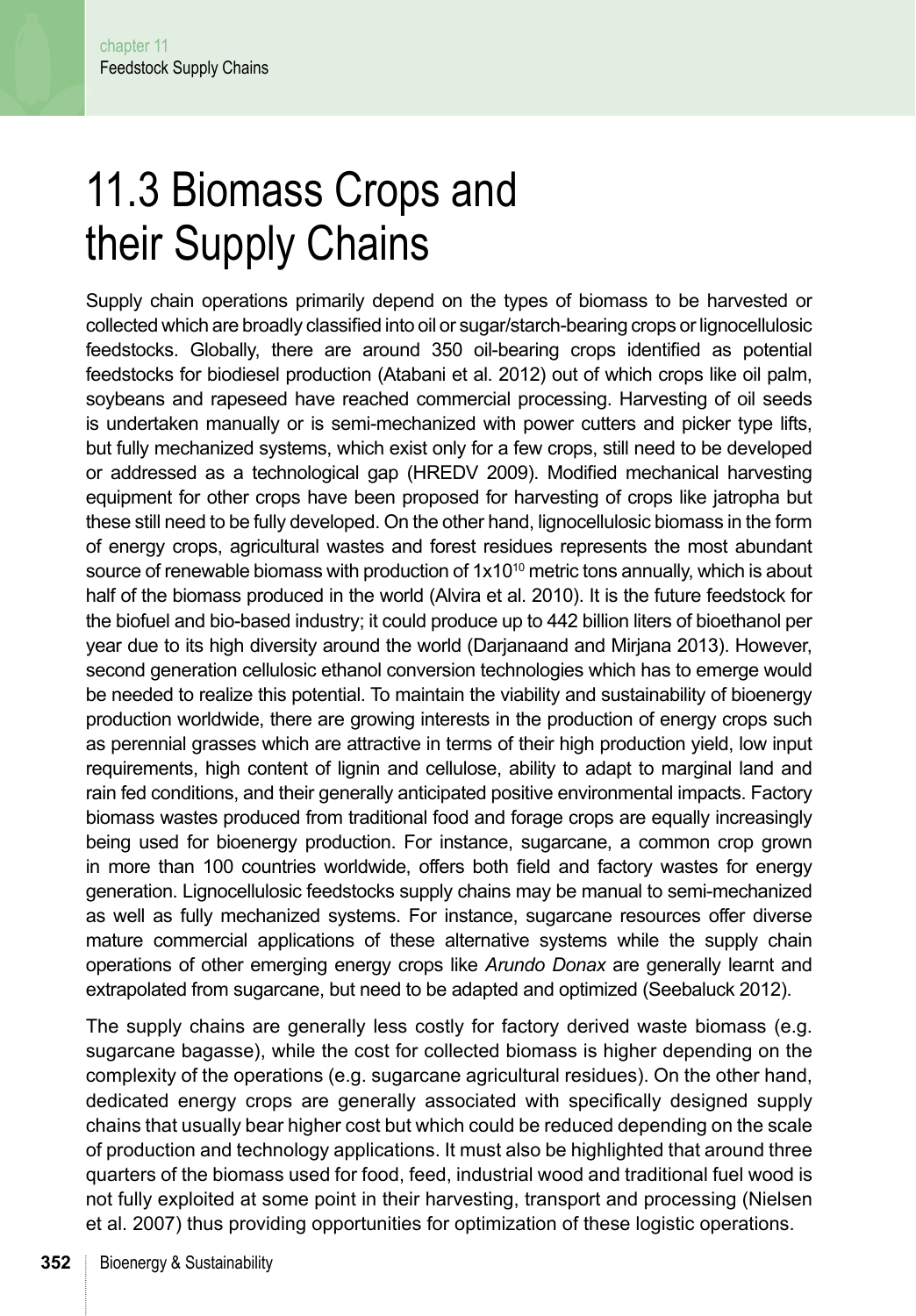# 11.4 Typical Layout of the Biomass Supply Chains

Generally, depending on the biomass and fuel type, the supply chains would include harvesting, collection, baling, transport, drying, storage and pre-treatment prior to conversion to bioenergy products. These steps are interlinked and should be planned from a total chain perspective rather than separately to obtain an efficient and costeffective biomass supply. The typical general layout of biomass supply chains is given in Figure 11.1. It is therefore natural that many attempts have so far been made to simulate and optimize specific biomass supply chains on the understanding that cost reductions could originate from more efficient logistics operations.



**Figure 11.1.** Typical layout of biomass supply chains.

#### 11.4.1 Harvesting and Collection

Harvesting and collection depends on the type of biomass (e.g. grass, wood, crop residues or seed crops) and it represents one of the significant cost factors in the production of biomass energy crops (McKendry 2002; Gonzalez et al. 2011). It may be undertaken manually or mechanically depending on production scale, labor and technology availability, and cost. Multi-pass or single pass or whole crop harvesting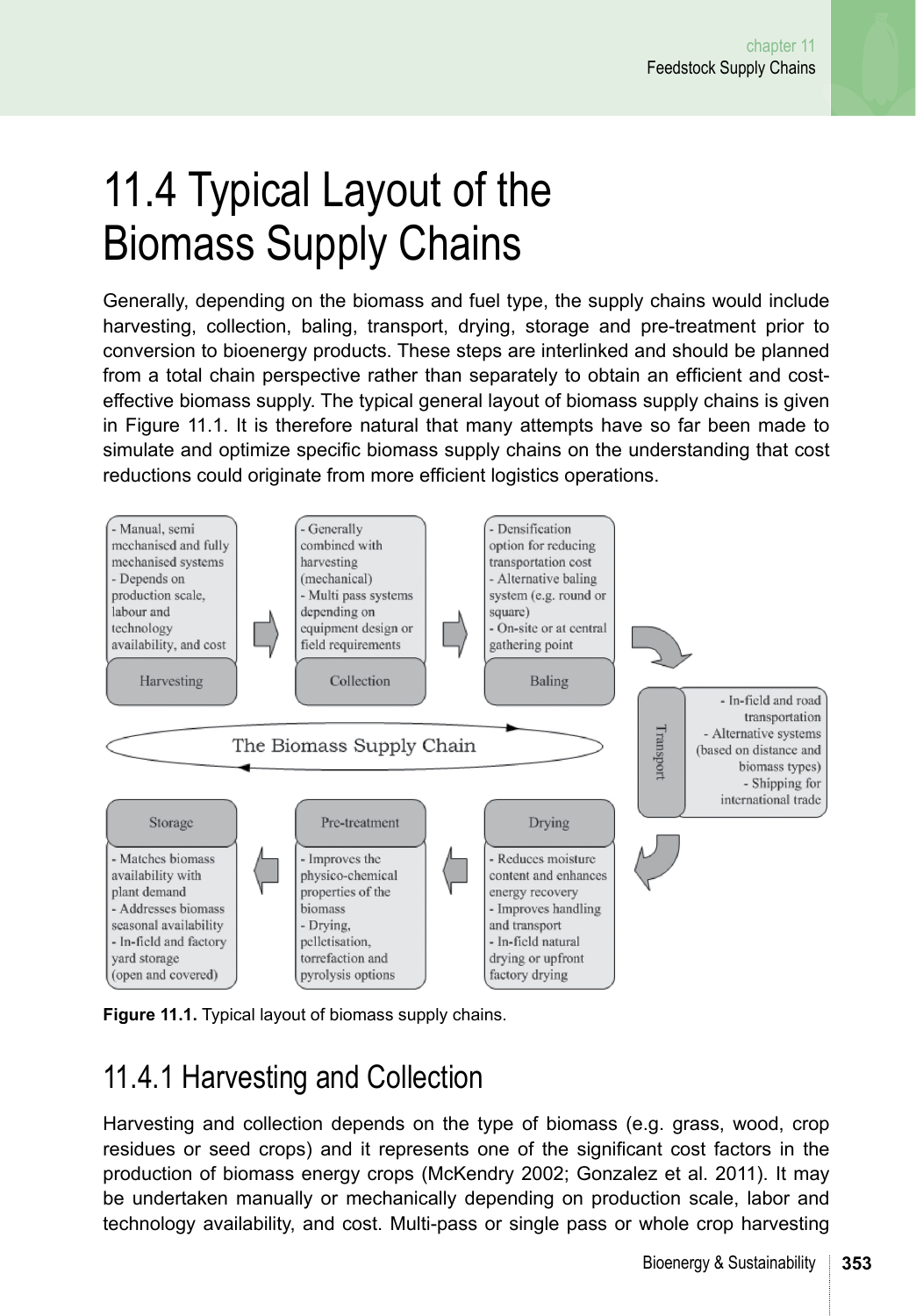are generally used for harvesting oil seed crops while lignocellulosic grassy biomass are usually mechanically harvested with equipment like combine, mower, shredder, rake, baler (square or round), windrower, loafer $11$  and forage harvester which have different speed of operation and efficiency (ASABE 2006), making the process energy intensive. New harvesting techniques are constantly being developed with single or multi-pass system (Bentini and Martelli 2013). Harvesting and collection generally introduce extraneous matter (e.g. soil), which contaminates the feedstock and leads to process operational problems. The soils are also generally affected with mechanical operations which results in lower yields over the crop cycle.

For crops like sugarcane, a combination of manual, semi-mechanical and full mechanization is practiced in different regions worldwide. For low-density biomass, loafing offers an attractive option since collection, densification and transport can be done with a single piece of equipment. For wet biomass, a field shredder is generally employed to cut the materials into pieces and spread on the field for drying, which is subsequently cut by a mower and placed in swath for immediate bailing. Baling is a conventional key technology used for improving the bulk density of harvested biomass to make handling and storage easier while it simultaneously reduces the risks of deterioration (Forsberg 2000; Gold and Seuring 2011; Stelte 2011; Pirraglia et al. 2012; Lim et al. 2012; Idah and Mopah 2013). Mechanical logging in particular thinning operations are generally opted for harvesting forest biomass (Damen and Faaij 2006; Mabee et al. 2006; Rauch 2007; Gold and Seuring 2011). Cut trees are generally left at harvesting sites for a few months which enables significant reduction in moisture content through natural drying (Yoshioka et al. 2005; Ayoub et al. 2007; Gold and Seuring 2011). Gold and Seuring (2011) reported that baling and chipping can generally be undertaken at harvesting sites or at centralized collection platforms (Thornley et al. 2008) after which the chipped biomass is usually directly processed into bioenergy or converted into pellets for long distance transportation (Hamelinck et al. 2005; Uslu et al. 2008).

### 11.4.2 Transportation

Transportation (in-field and road) is influenced by many factors including technical, social and environmental impacts as well as the legal and infrastructural framework considered in the management of the supply chain. It is linked to the characteristics of the material, the carrying capacity of the vehicles and the distance to storage areas and the processing plant. Considering the typical locations of biomass fuel sources (farms or forests), the transport infrastructure is mainly road transport which favors short distances and greater flexibility compared with other modes such as train or ship, generally considered for long distance biomass transport.

One of the main economic variables of transport is the travel time which is influenced by distance and speed (Gronalt 2007); distance is related to the routes travelled as well as

Loafing refers to stack handling which involves collecting residual straw, as an alternative to baling, allowing paddock siding of the material.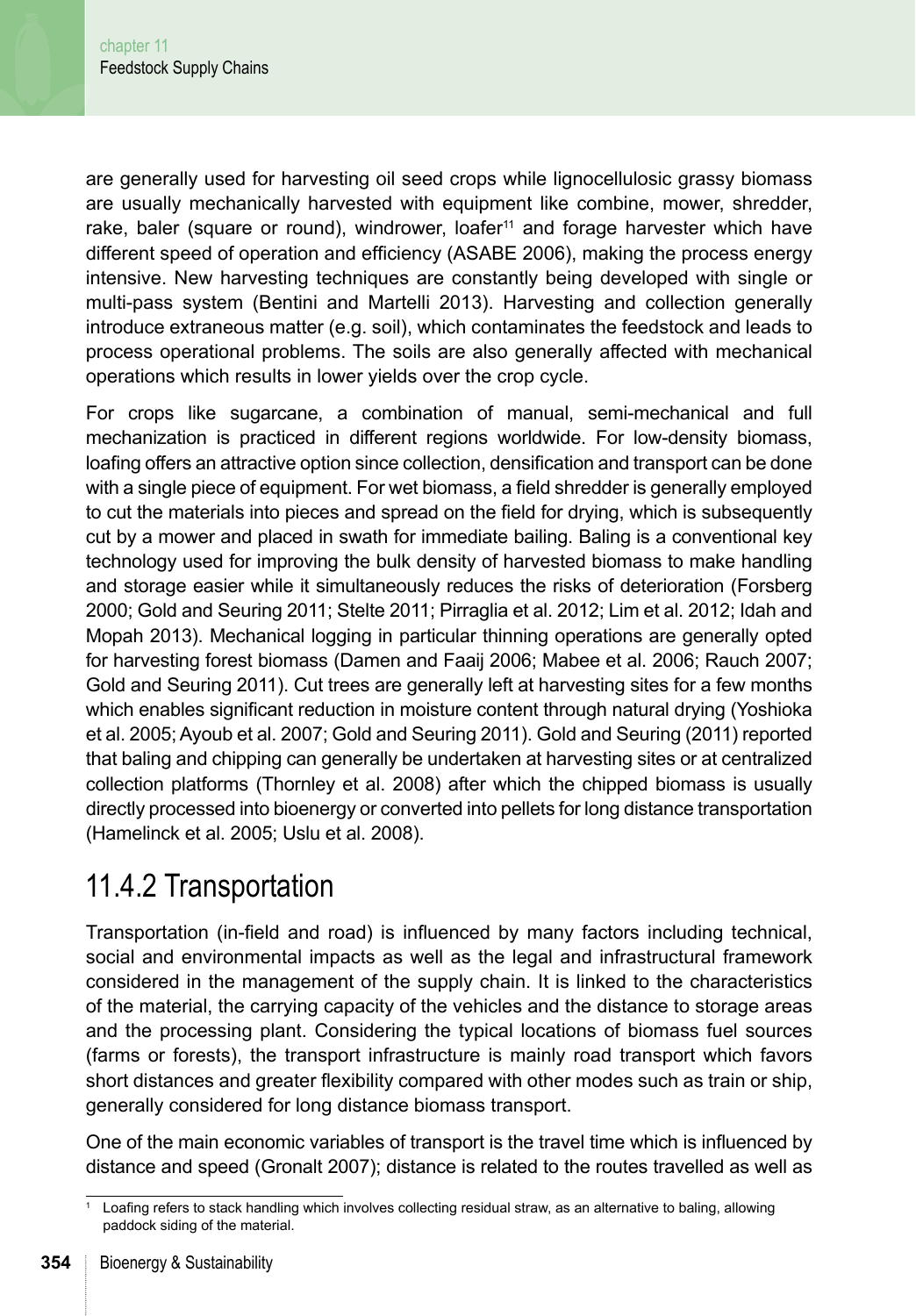the proportion of tilled land and its biomass yield for infield transport (Perpiná et al. 2009; Gold and Seuring 2011) while speed is influenced by road properties and infrastructure, and mode of transportation. Infield transportation moves the biomass to the roadside where it is loaded to road transportation vehicles for conveyance to the factory.

Baling is generally recommended for low-density biomass as a means of reducing costs of transportation, handling and storage (Petrolia 2008). Else, the transportation cost becomes significant in the bio-energy system (Mayfield et al. 2007; Searcy et al. 2007; Gasol et al. 2009; Gold and Seuring, 2011). Gold and Seuring (2011) reported that maximizing truck cycle capacity through increase in biomass bulk density (Hess et al. 2007) and optimizing the utilization of vehicle payload (Möller and Nielsen 2007) are useful options for reducing transport costs.

From an environmental point of view, transportation causes emissions such as particulates matter, nitrous oxide and carbon dioxide which are directly influenced by the distance travelled. The overall legal and infrastructural framework and road properties influence the functioning of a bioenergy supply systems particularly in developing countries where poor road infrastructures may deter investors.

### 11.4.3 Storage

Storage matches biomass supply with designed plant demand. Thus, the availability of the biomass for year round processing would determine any storage requirement. Most agricultural biomass is available seasonally during the crop harvesting period (Caputo et al. 2005) thus giving a limited time frame for collecting large amount of biomass. This leads to significant seasonal needs of resources, both in equipment and workforce, leading to an increase in the cost of obtaining these resources including their suboptimal utilization, in particular the storage space. For some crops and regions, a single annual harvest may under-utilize the logistics machineries and equipment (Uslu et al. 2008) while requiring more labor compared to perennial harvesting (Thornley et al. 2008; Gold and Seuring 2011).

Biomass storage provides a buffer to the continuous supply of biomass to the processing plant, in particular for feedstock characterized by short harvesting periods. Seeds are typically stored in sealed bins or silos while biomass is transformed into bales or pellets for storage. Gold and Seuring (2011) reported that both open and covered storage may be suitable for baled biomass; round bales can however tolerate only certain levels of exposure to rain and weather compared to square bales which need to be stored in covered areas given that they are more prone to weather damage (Haq and Easterly 2006). Critical choice of the type of storage is needed since storage location and duration of storage are associated with expenses and risks such as biomass quality degradation and dry matter losses (Van Belle et al. 2003; Damen and Faaij 2006; Hess et al.2007; Ayoub et al. 2007; Caniëls and Romijn 2008). This can be done on field, at intermediate storage location or at the processing plant, but the most common type of storage is onfield biomass storage which is usually the cheapest option. On-field storage is however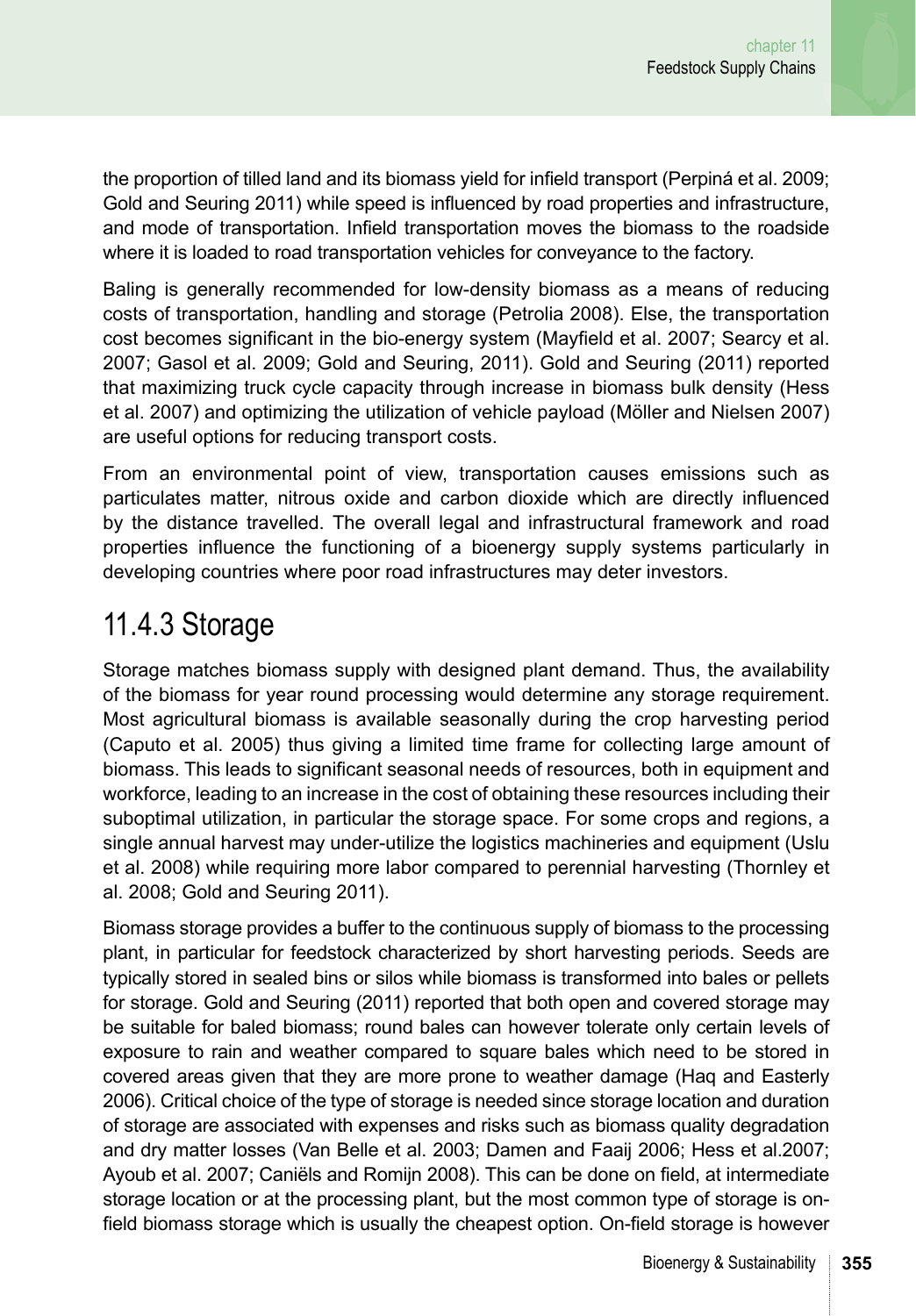associated with significant biomass losses and uncontrollable moisture leading to technical problems and reduced efficiency in power plants. There are also often health and safety issues, such as danger of spores and fungus formation and self ignition as a result of increased level of moisture in the biomass. Intermediate storage location involves transportation of the biomass twice by road transport vehicles resulting in higher delivered cost. This may add 10–20% to the delivered costs, as a result of the additional transportation and handling costs incurred (Allen et al. 1998). Storage of biomass at factory sites can favor its upfront drying by making use of boiler exhaust heat or flue gas (Rentizelas et al. 2009) prior to their conversion into energy products.

#### 11.4.4 Pretreatment

Pretreatment is generally undertaken to improve the physico-chemical properties of the biomass for enhanced energy productivity and adaptability to the subsequent conversion process, while it also provides a safe option for long-term biomass storage and export. Common pre-treatment techniques are drying and pelletization while torrefaction, pyrolysis and gasification are promising alternatives currently under development.

Drying enables reduction in moisture content of the material, enhances combustion efficiency and improves its resistance to decay and fire risks, while it also reduces handling and transportation costs due to the significant weight reduction that is achieved (Hamelinck et al. 2005; Deswarte et al. 2007; Gold and Seuring 2011). Natural drying such as in-field or ambient drying is less costly compared to upfront factory drying where suitably designed equipment and a source of energy are needed. However, the applicability and effectiveness of natural drying largely depends on climatic conditions (Dunnett et al. 2007). Pelletization results in both moisture reduction and increase in bulk density (Haq and Easterly 2006; Perry and Rosillo-Calle 2008; Uslu et al. 2008; Seebaluck and Thielamay 2010; Gold and Seuring 2011). It also leads to high heating value e.g. wood pellets (Hamelinck et al. 2005; Junginger et al. 2008). Biomass pellets can be kept longer with reduced losses in dry matter (Junginger et al. 2008). However, higher costs are associated with pellets production compared to baled biomass (Haq and Easterly, 2006). Biomass densification technologies are nevertheless receiving considerable attention for their technical refinement and for improving their costeffectiveness. The quantity of wood pellets traded has significantly increased over the past decade (Vakkilainen et al. 2013) which would most likely intensify in the future to offer possibilities of pellets cost reduction.

The size, moisture content and also the percentage impurities are key factors that determine whether the biomass needs to be pre-processed. Boilers in power plants are often designed for a specific moisture range for optimum efficiency and thus the raw material has to be pre-processed accordingly. Also, whenever co-firing or cocombustion<sup>2</sup> is practiced in the same furnace, a drop in efficiency is usually recorded

<sup>2</sup> Co-firing or co-combustion is the burning of two different types of materials at the same time. It is generally used to improve the combustion of fuels with low energy content while it provides many other advantages such as reduced emissions, improved efficiency and reduced corrosion, erosion and scaling of boiler equipment.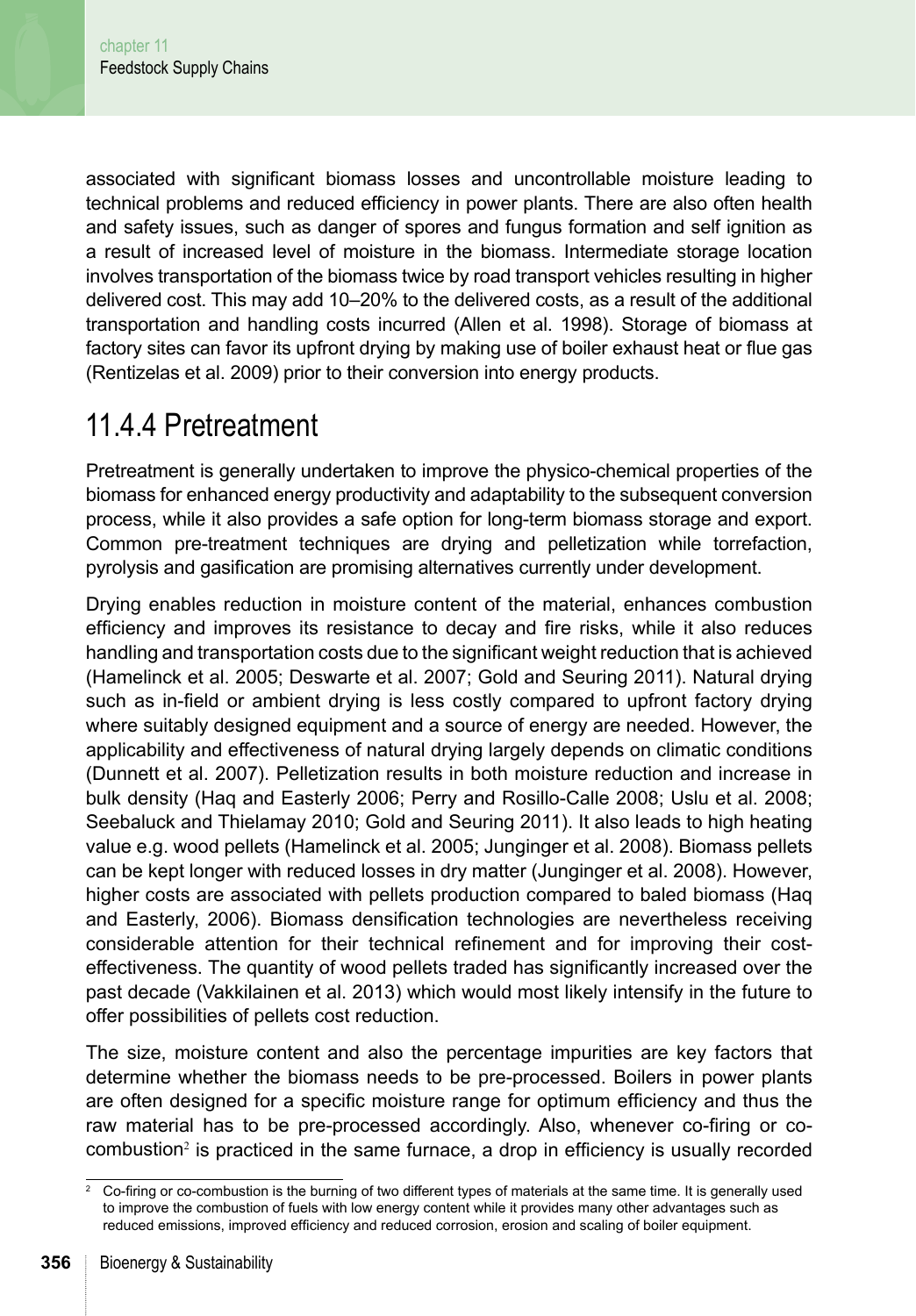thus requiring proper design based on the optimum raw material properties. In some emerging processes like the low pressure catalytic depolymerization process for biodiesel production, the biomass moisture needs to be reduced to less than 20% which poses formidable challenges to such projects (Seebaluck 2012). Densification techniques such as briquetting and pelletization thus offer commercial options for increasing the bulk density of the material, as well as for reducing the moisture and size of the materials thereby providing important gains in energy efficiency. However, due to cost constraints, low cost natural field or yard drying options are sometimes practiced. However, they are usually affected by climatic conditions. Emerging techniques such as pyrolysis need further work to define its economic and technical benefits (Jahirul et al. 2012) but carry good prospects for improving biomass energy productivity. There are studies on how to improve the characteristics of specific biomass types for transportation and trade (Sheng Goh et al. 2014) and many others are in progress. On the other hand, impurities such as alkali metals that are normally found in annual and fast-growing crops, can lead to technical problems in power plants. To avoid such situations, the biomass first needs to be pre-treated using a crushing, washing and dewatering process to remove the undesirable impurities to permissible design limits (Seebaluck and Seeruttun 2009).

It has also been shown that biomass moisture varies with the time of harvest and is generally higher for immature crops. Thus, moisture content management can potentially lead to economic and environmental advantages. Models such as the Integrated Biomass Supply Analysis & Logistics model (IBSAL) (Sokhansanj et al. 2006), which uses a dynamic moisture sorption routine, are generally employed to determine daily moisture changes during harvesting operation.

### 11.5 Challenges, Best Practices and Key Lessons in Biomass Supply Chains

The main challenges in biomass supply chains are the seasonal availability of biomass in varying quantities at rather scattered locations, particularly agro-forestry residues. These make harvest operations costly, for instance biomass characterized by annual single short harvesting periods lead to the utilization of relatively more logistics machineries and equipment over a short period of time thus increasing operational costs, while the material should also be properly stored for year-round processing which again incurs additional cost. These challenges naturally lead to the need for designing cost-effective supply chains operations including proper storage systems in view to ensure continuous supply of suitable feedstock to bioenergy plants.

The topography is an important consideration in supply chains, particularly for modern systems where mechanization is favored. Appropriate available and suitable areas should thus be identified for bioenergy crops cultivation together with suitable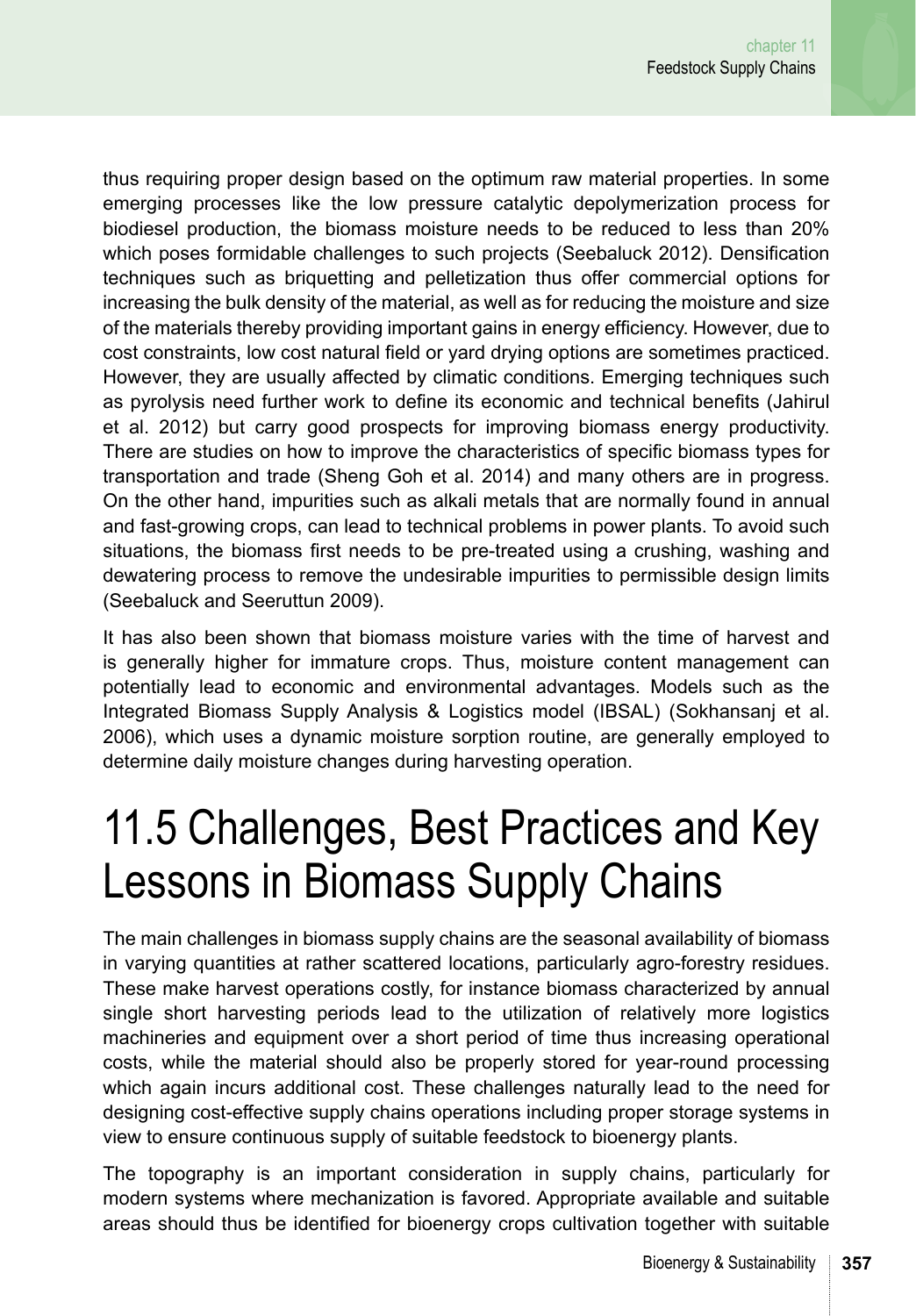machineries developed for the logistic operations. In many cases, the experience acquired from existing crops such as sugarcane can be replicated and adapted to the new bioenergy resources. For marginal areas where bioenergy crops could be potentially grown, appropriate logistic operations should be developed taking into consideration factors such as land slope, soil rock density or types.

Natural drying should be favored as far as possible to reduce the complexity of integrating a front-end drying factory process. This leads to less boiler operational constraints, important gains in energy productivity, improvement in the overall energy balance of the biomass to bioenergy process and reduced production costs. For instance, cut trees are usually left for a few months at harvesting sites for drying while other biomass may be left for around two weeks for natural moisture reduction.

The concept of multi-biomass utilization (biomass co-firing or co-combustion) can offer multiple benefits, leading to total system cost reduction. Biomass co-firing is currently undertaken in many plants globally and its full potential has yet to be fully tapped (Vakkilainen et al. 2013). Significant savings can be realized with respect to storage as the inflow of biomass throughout the year is smoother with multiple biomass thereby putting less pressure on the supply chain, both for equipment and labor. For instance, the simultaneous use of straw and reed canary grass was investigated and a 15–20% cost reduction was obtained simply by using the two biomass sources instead of one (Nilsson 2001). The logistics can however become quite complex, especially when a variety of biomass streams are involved. However, this can be addressed by growing and harvesting selected biomass crops that require similar logistical operations. Crops having almost similar characteristics and fuel properties are also preferred for co-combustion given their adaptability and efficient joint processing in the same energy conversion process. A typical practical example of such application would be the co-combustion of cane bagasse (factory waste) and cane agricultural residues (field waste) in the same furnace (boiler). This would reduce or avoid the use of coal as complementary fuel during sugarcane off-crop season in existing commercial cogeneration power plants, as it currently occurs in Mauritius. It also has a high potential in countries like Brazil where cane agricultural residues are largely available. However, the price of the biomass derived energy has to first be made more attractive.

### 11.6 Case Studies of Biomass Supply Chains

#### 11.6.1 Sugarcane

Sugarcane is a global commercial agricultural crop that supports the developmental and societal needs of the many tropical and subtropical countries that grow this crop. Traditionally it has been exploited for the production of sugar as a sweetener. However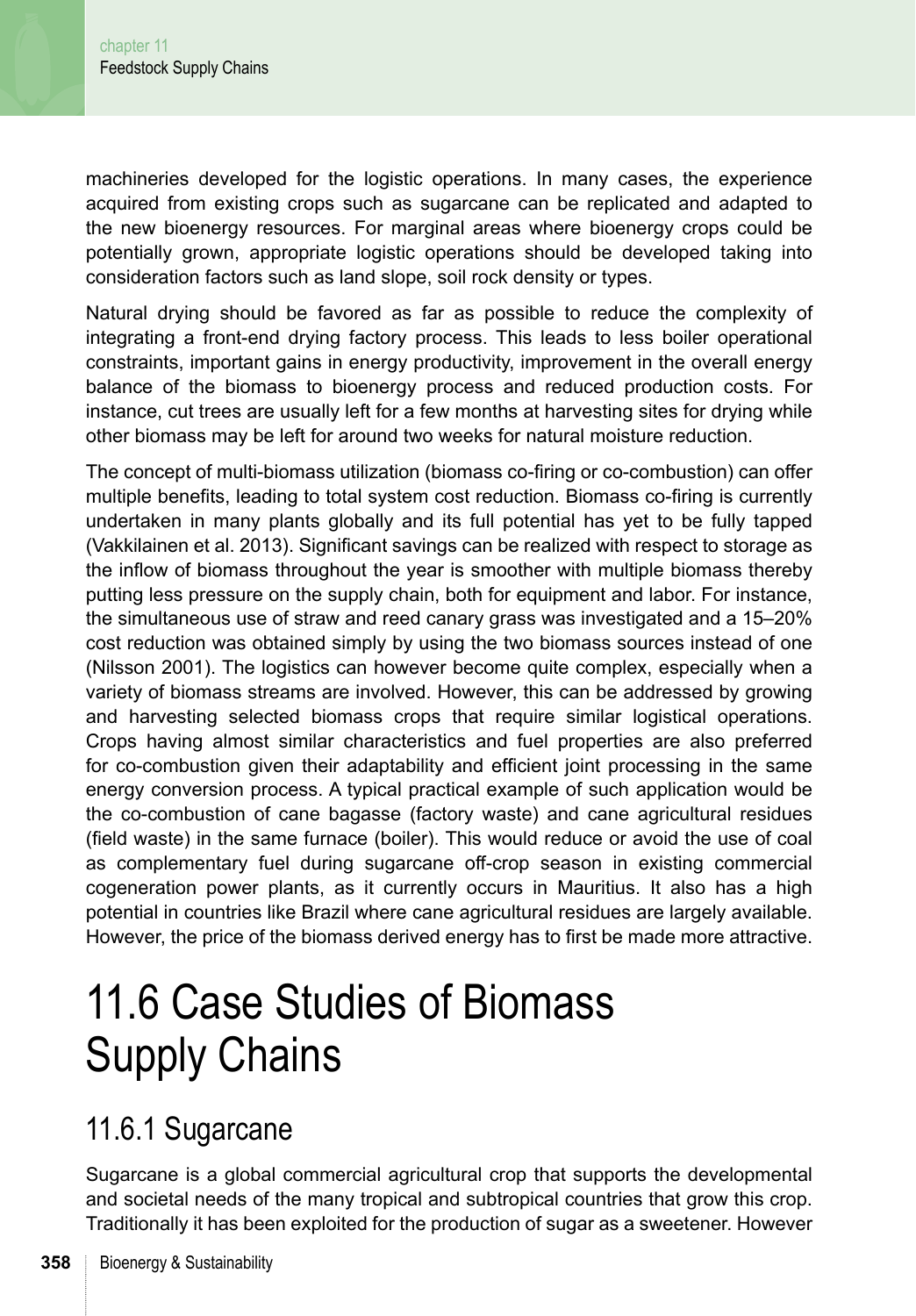it is now being grown at a large commercial scale to generate multiple products, particularly bioethanol and cogenerated electricity. It has today become the world's most economically valuable bioenergy crop with its potential for producing over 100 metric tons of biomass per hectare annually which is used for the production of food, feed, fuel, fiber and various specialized products (Johnson and Seebaluck 2012).

Harvesting and delivery of sugarcane is a complex and costly operation which requires extensive coordination, especially for large-scale production; it constitutes approximately 40% of the operating cost of cane production with transport accounting for 14% in South Africa (SACA 2010). Sugarcane is unique in that a large amount of fiber is moved to the factory in the course of sugar production, although this fibrous residue is used for power generation. Cane supply management usually involves four types of operators: growers, harvest contractors, hauliers and the mill itself. The logistic operations extend from manual to semi-mechanized as well as fully mechanized options: they generally include burning (for manual harvesting), cutting, loading, infield transport, trans-loading, road transport, offloading and feeding to the factory. For efficiency improvement, integrated and centrally coordinated processes are favored rather than managing them separately. However, the whole chain can be affected by any change occurring to the individual processes, for instance, harvesting of unburnt cane results in lower cutting rate (in the case of manual harvesting) and higher loading and transport requirements due the additional amount of cane residues, but more fiber is made available in the factory for power generation while the environmental air pollution from cane burning is avoided.

Cane grown in many countries such as in South Africa is burnt prior to harvesting and is generally manually harvested (Purchase et al. 2008). However, environmental regulations together with the increasing importance of cane fiber for electricity generation suggests that reduced burning and increased gathering and use of crop residues will become increasingly common in the coming decades. Such trends are already observed in countries like Brazil, Mauritius and India, where bagasse cogeneration is now viewed as a strategic energy asset. Green cane harvesting with the use of chopper harvesters (full mechanization) favors the availability of sugarcane agricultural residues, but it is generally undertaken in suitable topographies and where upfront appropriate land preparation and cane cultivation have been done. Such an option is possible for large growers or grouped planters. On the other hand, based on figures reported by Meyer and Fenwick (2003), it is found that cutter output is higher for burnt cane by around 25% while it was found that manual harvesting is more expensive than mechanical harvesting (Ahmed and Alam-Eldin 2014). Thus, the use of manual, semimechanical or mechanical harvesting would highly depend on cost of labor besides land suitability and the environmental regulatory framework.

Cane supply chains are mainly influenced by the topography: large vehicles enter the fields in flat areas whereas in difficult topographical areas small in-field trailers transfer the biomass to larger road vehicles at loading zones. Tractor-drawn field trailers, rigid chassis and articulated trucks with payloads ranging from 5-30 metric tons are used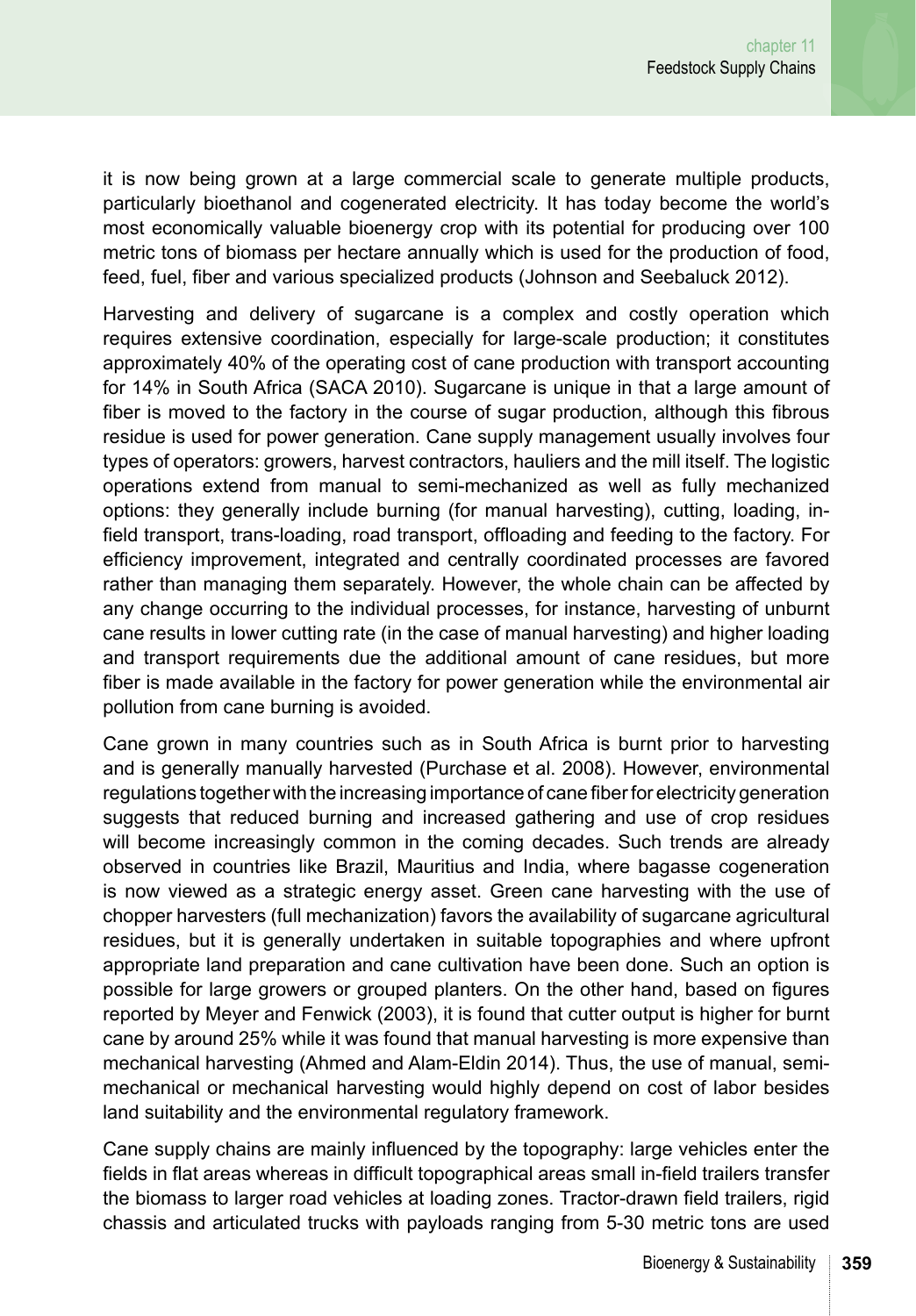for cane transport and efforts are geared towards improvements in vehicle utilization through the use of appropriate software. Rationalization of transport equipment and improved coordination can reduce production costs and is a current focus area of industry development efforts. Furthermore, to remain competitive in cane production, its cultivation is being moved from marginal areas to more appropriate land. However, within the production system, the high-cost areas of harvesting and transport could be improved by introducing a logistics benchmarking system and vehicle scheduling software, while emphasis on the design of haulage vehicles is also likely to increase productivity (Johnson and Seebaluck 2012).

Cane residues provide many agronomic benefits (soil protection against erosion, weed control, nutrient recycling and increase in soil carbon) and a few problems (risk of fire, delay in ratoon sprouting and difficulties in some agricultural operations) when left in fields. Burning before harvest may result in long-term decline in productivity, especially for highly erodible and infertile soil. The issues of cane burning, left-over, or collection of the cane residues have received major attention in many cane producing countries and have been assessed with respect to the benefits, soil impacts and economics for energy generation (CTC, 2005; Hassuani et al. 2005; Leal and Hassuani 2006; Purchase et al. 2008; UNDP 2009; Seebaluck and Seeruttun 2009; Johnson and Seebaluck 2012). Harvesting of cane residues requires additional changes to harvesting and transport systems, thus requiring cost assessments that include the economic value of residues and recognize local and regional differences. Assessments based on short-term economics may give different results from those that take longterm crop yield effects into account, but there is normally scope for harvesting of some portion of the non-stalk components of cane without adverse long-term effects.

In an analysis of the electricity generation potential of cane agricultural residues in Mauritius, Seebaluck and Seeruttun (2009) concluded that burning a mixture of 70% bagasse with 30% cane residues is optimum and would involve collecting 35% of the total residues while the rest could be left for preserving the agronomic benefits to the soil. In Brazil, several studies have been conducted on sugarcane straw impacts on soil organic matter (SOM) (Canellas et al. 2003; Razafimbelo et al. 2006; Galdos et al. 2009; Cerri et al. 2013) demonstrating that there is a significant positive impact of the straw on the ground. This was also verified for Australian conditions (Wood 1991). Based on specific field experiments, Braunbeck and Magalhães (2010) showed the importance of straw on soil erosion and soil water retention. Nevertheless, to date, there are no agreed to minimum values of straw biomass to be left in the field as this depends on soil topography and climate.

Straw recovery routes have been evaluated in several field tests and incipient commercial operation in some mills, but the technologies are still in the developing stage and need to be optimized while taking into consideration the local conditions. Three basic systems have been used in these tests: baling, whole cane transport (straw and cane are transported together and separated at the mill in a dry cleaning station) and hay harvester (Hassuani et al. 2005; Leal and Hassuani 2006). The latter approach has been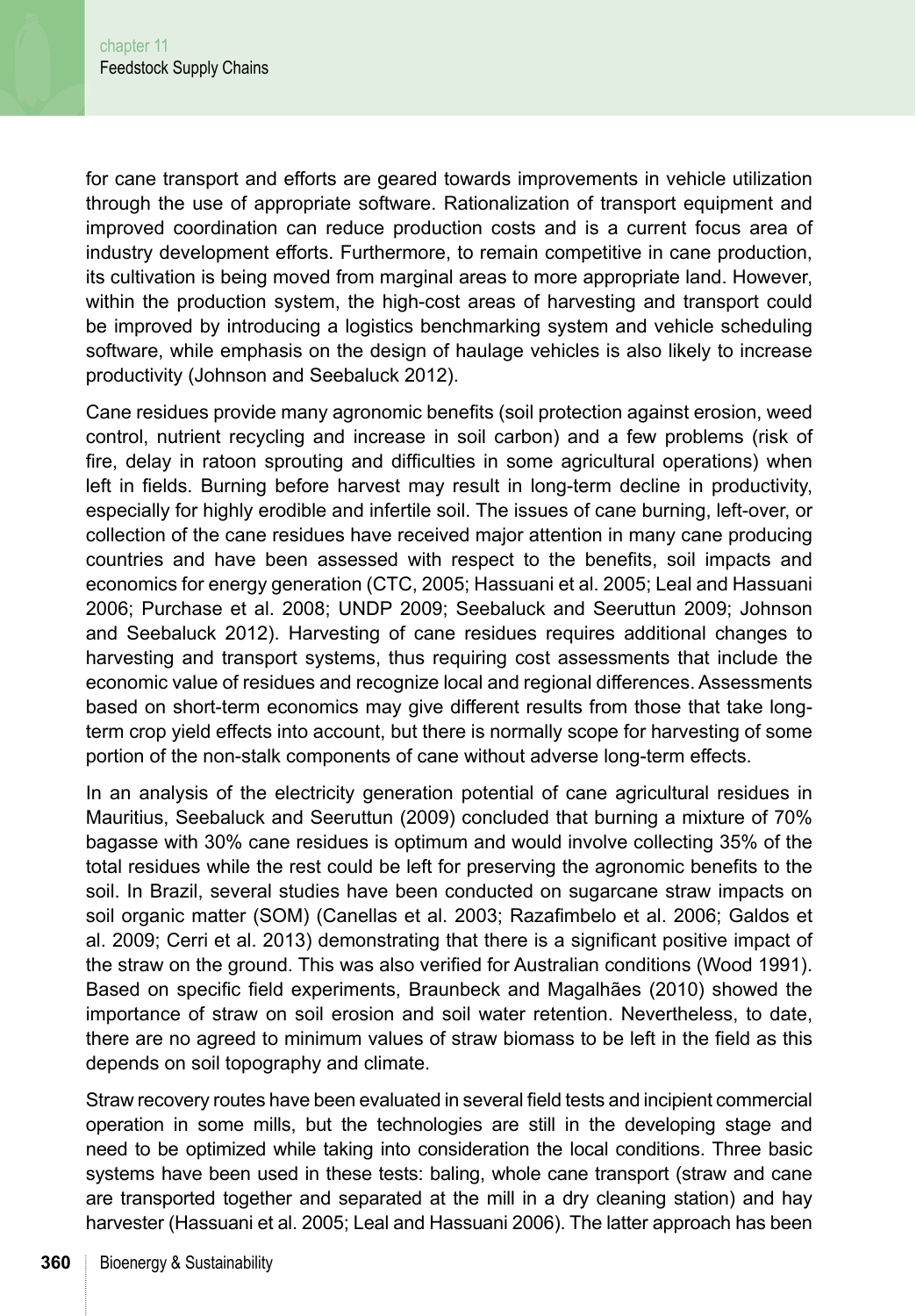discontinued due to high maintenance costs. Doubts persist about the best system, but there is a tendency to accept that harvester and whole cane system are good systems whereas baling may be better for longer distances (Hassuani 2013). Another advantage of baling is the low straw moisture content of around 10-15% while whole cane system delivers straw with moisture content of the order of 35-40%. The main disadvantages of baling are high ash content (up to 10%), availability of short period for baling after harvest, soil compaction and ratoon damage by the baling machine.

The recovery costs have not yet been consolidated with the literature indicating a wide range of values. Hassuani et al. (2005) indicated costs of US\$ 18/t straw (dry basis) for baling and from US\$ 14-31/t straw (dry basis) depending on the amount of straw recovered. Perea (2009) gave the recovery cost of straw delivered at the mill gate as R\$ 58-63/t  $\left(\frac{27.0}{29.3}$  USD/t) for hay harvester, R\$ 69/t  $\left(\frac{23.1}{21}\right)$  for baling and R\$ 31/t (~14.4 USD/t) for whole cane system. However, it was found that sugarcane residues represented a significant amount of biomass that could be made available at the mill at an attractive cost. This material could then be used for surplus power generation, second generation biofuels or other biomaterials production.

### 11.6.2 Eucalyptus

Eucalyptus is among the fastest growing hardwood plantations widely cultivated for bioenergy in many countries with practical cases in Australia, Brazil, Hawaii, Ireland, South Africa, Uruguay, and Venezuela (Gonzalez 2008). Its conversion technologies are mature and well understood while several others are being developed (Rockwood and Alan 2008). Generally, for wood plant species to be economically viable, it should produce high (or moderate) density wood that easily dries, having suitable chemical characteristics and be easily harvested using appropriate machinery all year round. Eucalyptus largely meets these criteria as it has a high productivity potential over short rotations. It tolerates a wide range of soil types, commonly exhibits straight stem forestry production and, unlike other trees, it does not have a true dormant period and it retains its foliage which enables growth during warm winter periods. However, efficient harvesting of eucalyptus remains a challenge and cost-effective harvesting machinery has yet to be improved in leading eucalyptus producing country such as Brazil (Couto et al. 2011).

Eucalyptus is highly productive in temperate forestry and has yields of 18 m<sup>3</sup>/ha/year over 12-year rotation with single species clones (AFOCEL 2003) and up to 35 m<sup>3</sup>/ha/ year with hybrid clones in France (AFOCEL 2006). Field trials in the US gave rotation length and yields for pulpwood of 5 to 8 years with a mean annual increment of 19.8 to 39.5 green metric tons/ha/year or 10 to 20 dry metric tons/ha/year (Gonzalez et al. 2011). Wood density is important as it largely determines the calorific value per unit volume (Neilan and Thompson 2008) and eucalyptus has denser wood than other species utilized for biomass production over short rotations: Short rotation coppice willow has a wood density of 0.4 Mg/m<sup>3</sup> (Nurmi and Hytönen 1994) whereas Eucalyptus nitens grown on two sites in Australia has a density of 0.471 Mg/m<sup>3</sup> and 0.541 Mg/m<sup>3</sup>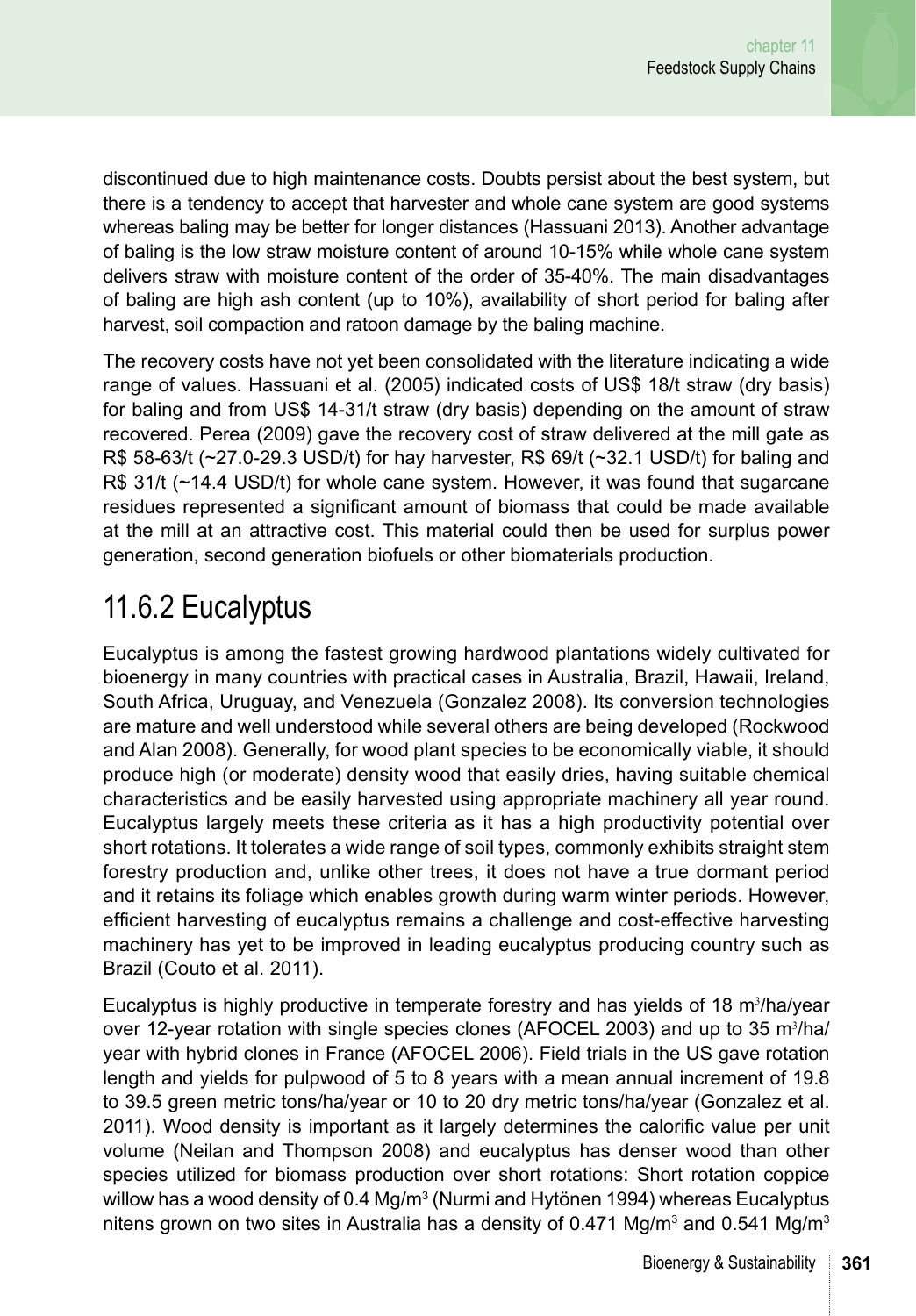respectively (Greaves et al. 1997) while Eucalyptus Gunnii grown in the Midi Pyrenees in France has a density of 0.5 Mg/m<sup>3</sup>.

Eucalyptus plantations may yield wood fiber at a competitive cost if the harvesting operations are optimized (Spinelli et al. 2009). Currently motor-manual tree harvesting techniques (using chainsaws) still dominate in eucalypt plantations worldwide. The projected increasing trends and competitiveness in commercial wood supply of eucalyptus create demands for the mechanization of forest harvesting operations as labor becomes increasingly scarce and expensive. Even where motor-manual harvesting techniques are still competitive, there is a general interest to mechanize operations to streamline the timber harvesting process and anticipate future labor shortages.

There are two main options for harvesting and transport of eucalyptus, namely cut-tolength (CTL) and whole-tree (WT) harvesting. The former includes harvester-debarker, CTL timber forwarder and roundwood truck whereas the later is generally comprised of WT feller-buncher, WT forwarder, delimber-debarker-chipper (DDC) and chip lorry. The CTL system is popular in Europe while the WT system is favored in the US (Spinelli et al. 2009). Mechanical felling-processing is the highest cost item in CTL harvesting, representing around 40% of the total delivered cost whereas in WT harvesting, chipping and transportation each account for roughly 36% of the total delivered cost (Spinelli et al. 2009). In Australia, the optimization of the transport scheduling of woodchips for infield chipping operations was examined and it was found that significant savings could be made in transport and chipping operations (Acuna et al. 2012). Hence, optimization of these process stages could maximize returns.

A WT harvesting system is generally less costly than a CTL harvesting system with the delivered cost being about 20 euro/green metric ton of bark-free pulp chips compared to CTL harvesting which is around 25-30 euro/green metric ton of debarked pulp roundwood (Spinelli et al. 2009). WT harvesting may allow for additional revenues by saving the cost of chipping at the plant and by favoring the cost-effective exploitation of logging residues as a boiler fuel. However, the WT system has its own weaknesses, such as the need for large landing space for parking the DDC unit and the high cost of the equipment.

### 11.6.3 Elephant Grass/Miscanthus

Miscanthus, a C4 perennial grass, is a promising resource for use as solid combustion fuel given its high yield potential, low requirements for soil tillage, weed control and fertilization as well as the long crop cycle of up to 25 years (Clifton-Brown et al. 2008). It is a fast growing plant with growth rates as high as 40 tons of dry biomass per hectare per annum and can be harvested up to four times a year which makes it a prospective crop for energy use (Strezov 2008). An energy analysis of the crop gave a high energy ratio of 45.3 (Angelini et al. 2009) showing its high bioenergy potential, although the analysis did not take into consideration the conversion of the biomass to energy. *Pennisetumpurpureum*, commonly known as Elephant grass, is equally a potential crop having high biomass productivity that can be used for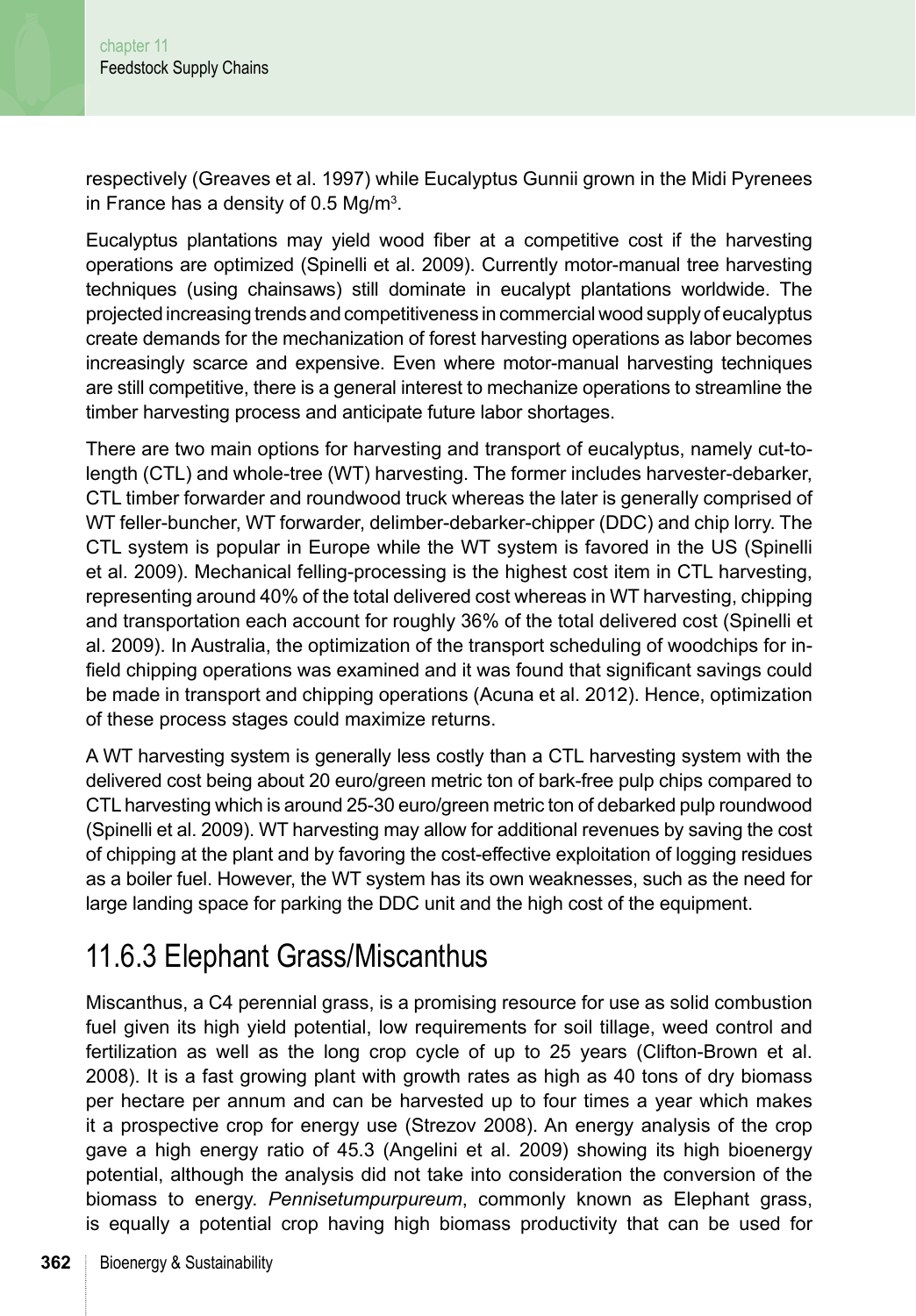energy production through combustion (Morais et al. 2009; Morais et al. 2011); it has an average gross calorific value of 18 MJ/kg (Flores et al. 2012). Even if the crop is mainly intended for combustion, there has recently been interest in utilizing it as a feedstock for lignocellulosic biorefining technologies (Haverty et al. 2012; Melligan et al. 2012). However, options for the future use of the crop depend on the economics and environmental performance of its production, supply and processing.

There are two harvesting systems for miscanthus, namely self-propelled forage harvester that harvests and chops the biomass and then blows it into a trailer, and pulltype harvester-baler that delivers large bales. Both harvesting systems are presently used for the collection of miscanthus in Devon (UK), where large-scale commercial production of herbaceous energy crops is undertaken (Smeets et al. 2009). However, the standard method of harvesting involves mowing and baling (Richard et al. 2012). According to OMAFRA (2010) and based on the expected peak yield of miscanthus, the cost of mowing and baling is estimated to be \$356/ha.

Storage for an average of six months is required for the continuous availability of miscanthus in power plants. Storage is possible in farm buildings or open air (without covering) or covered with plastic sheets or organic materials. The cheapest and most common option is open air storage with plastic sheeting (Jones and Styles 2008) which is also commonly applied to store silage. Storage in new buildings is expensive, unless existing buildings are used. Open air storage without covering is problematic due to the loss of biomass from decay, whereas open air storage covered with organic material is only attractive when suitable and cheap organic wastes are available, which may not always be the case. According to Lewandowski (2000), covered outdoor storage of chopped or baled miscanthus was adequate to bring moisture content down to less than 20% thereby avoiding costly forced drying of harvested biomass (Gigler et al. 2000) before it could be utilized in small-scale boilers.

Transportation of harvested miscanthus by trucks is the most cost effective option for distances of 100 km or less (Perlack et al. 2002). According to OMAFRA (2010), the costs of hay production, loading, transportation, and unloading of the bales is \$61.44/ ha whereas the cost of chopping/shredding prior to combustion is estimated based on the use of a hammer mill (Mani et al. 2006).

#### 11.6.4 Palm Oil

Oil palm is an important oil-bearing crop of the tropics with a high outturn of oil per unit area. World palm oil production is on a steep rising path and it is the highest yielding plant among major oil crops producing on average about 4-5 metric tons of oil/ha/ year, about 10 times the yield of soybean oil (Choo et al. 2005). In the world market, Malaysia and Indonesia account for 90% of the palm oil export and they will likely remain the key players in the palm oil sector accounting for 28.5 million metric tons or 85% of the world's palm oil production (Sumathi 2008). Besides producing oils and fats, there is increasing interest for oil palm renewable energy namely bio-diesel production.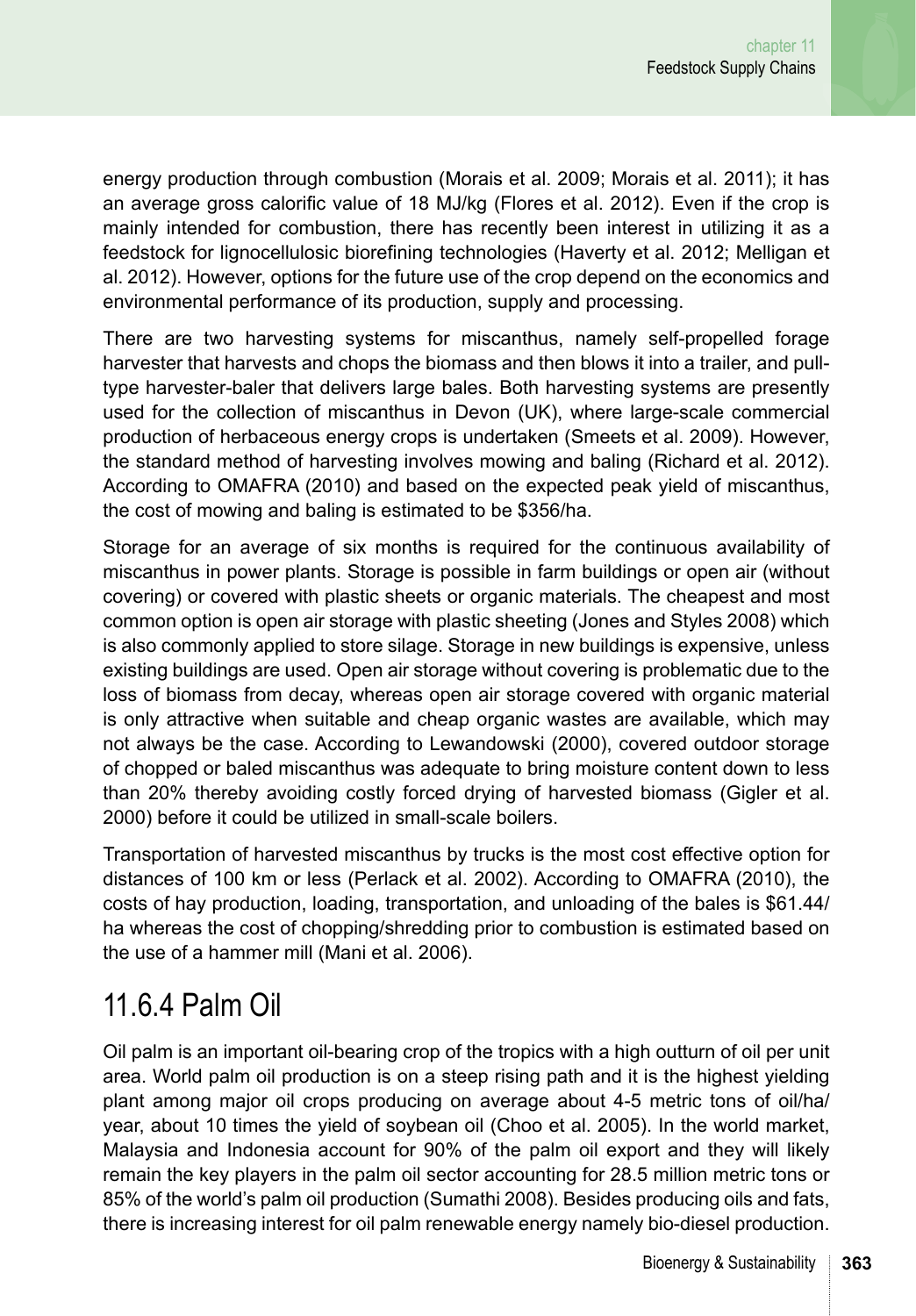Crude palm oil is found to be the most attractive feedstock for industrial production of biodiesel (Vanichseni et al. 2002;Sumathi 2008). The attractiveness of palm lies in its high yield of oil which by far exceeds that of other vegetable oils. Moreover, its production cost is lower than other vegetable oils (Tan et al. 2009; Basiron et al. 2004; Boons and Mendoza 2010). Palm oil production is rapidly expanding due to the food sector increasing demand in developing countries mainly India and China while a minor fraction of around 12% is used as biodiesel.

Fresh fruit bunches (FFB) of oil palm can be harvested mechanically but are mostly harvested manually with some machinery and farm equipment while trucks are used for its transport. The first harvest is generally undertaken after five years of the plant cycle which is more than 30 years; however, it is generally replanted after 25 years because it starts getting too tall for convenient harvesting (Thapat 2008). Young palms are harvested with a chisel whereas along-handled sickle is used for tall palms and there is no fossil energy input to harvesting (Shabbir 2009). Workers usually carry the bunches to the road and load them in trucks for transportation to processing units. Pleanjai and Gheewala (2009) estimated the transportation fuel energy to be 7 GJ/ha.

Palm oil mills are generally located close to the planting areas to allow transport of harvested fresh fruit bunches within 24 hours to avoid excess generation of free fatty acid and to have a reasonably high oil extraction percentage (Shabbir 2009). During the process of oil recovery, waste biomass in the form of empty fruit bunches, fibrous fraction and shells can be used as fuel for the boiler house.

# 11.7 Concluding Remarks

Biomass supply chains involve critical elements that influence the viability of biomass to bioenergy projects. Some crops, such as sugarcane, provide useful experience regarding biomass supply for bioenergy production, although it is likely that further optimization in the logistic operations can bring added improvements. Thus, given the key multiple roles that bioenergy development could play in many world regions and its pressing need, key lessons could be derived from existing commercial biomass supply chains. This would be done to capitalize, replicate or adapt them to new and emerging bioenergy crops or for the desired modernization of the logistic operations of many energy crops that are so far underdeveloped. Generally, the main issue for an optimum biomass supply chain is to ensure a stable and continuous supply of suitable feedstock at competitive prices. This will require correctly designed cost-effective sustainable biomass supply chains. Scales of bioenergy crops production play a crucial role in the development of efficient and costeffective supply chains as well as the overall bioenergy systems. However, given that bioenergy crops could also be potentially grown in rather smaller land areas, appropriate logistics operations should be developed to tap such potential as well as the associated socio-economic benefits. Therefore, it becomes important to provide technical and financial supports to innovate efficient biomass supply systems that are fully compatible with different production scales, the feedstocks quality and their processing.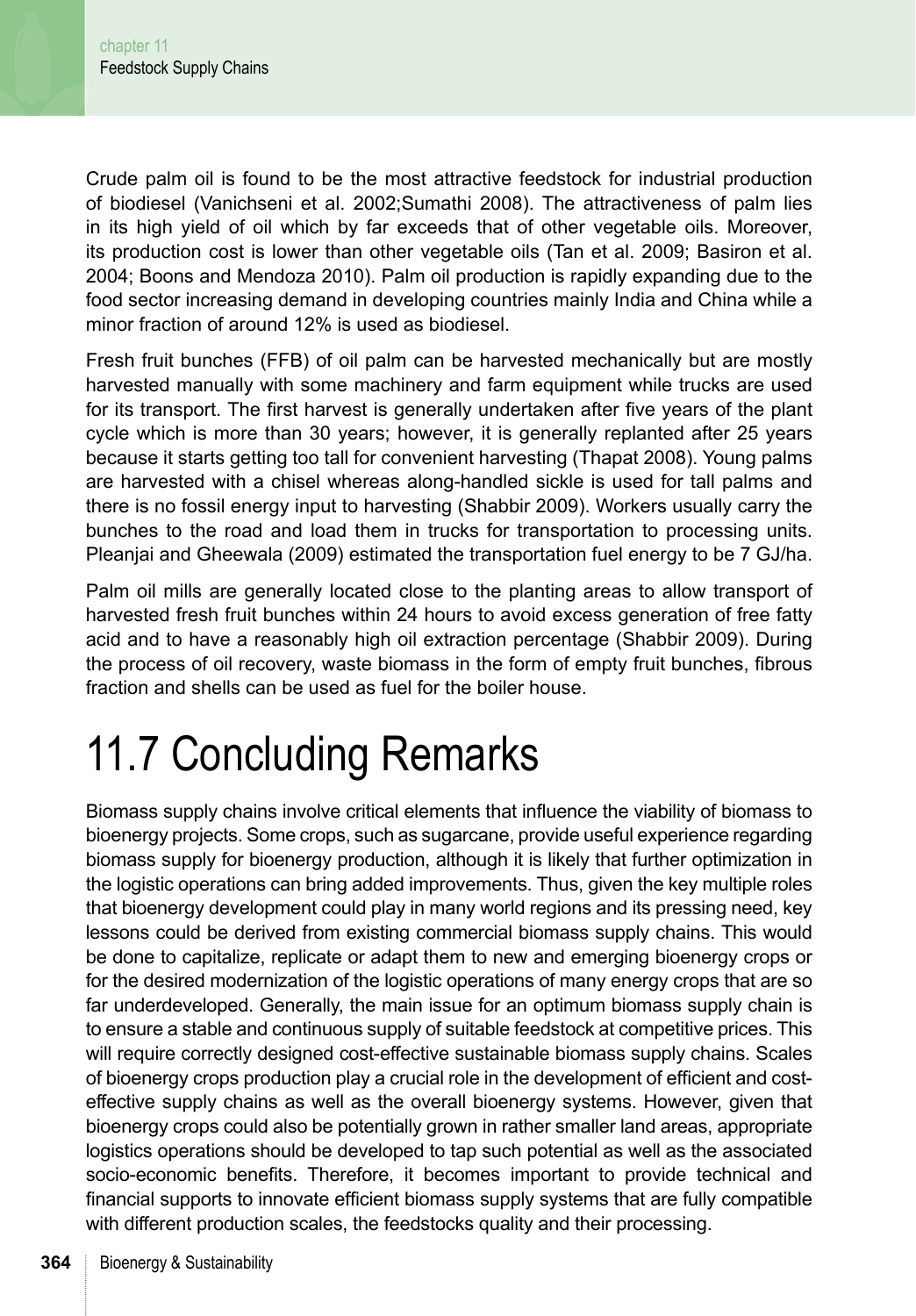### 11.8 Recommendations

- **●** Existing biomass supply chains for bioenergy production should be modernized and optimized to improve the competitiveness of bioenergy projects.
- **●** Key lessons should be learnt from existing efficient and cost-effective supply chains, and disseminated for application to other energy crops.
- **●** Emerging tools (e.g. Agro-Ecological Zoning (AEZ)) should be used for identifying appropriate land for bioenergy production. Appropriate topographies would facilitate use of mechanized operations, which are appropriate for large-scale production. For marginal areas where bioenergy crops could be potentially grown, appropriate logistic operations should be developed, particularly in areas where the scale of production would be rather smaller but which may be associated with important socio-economic benefits.
- **●** The overall legal and infrastructural framework necessary for the proper functioning of a bioenergy supply systems should be enhanced in particular for developing countries where poor road infrastructures may deter investors.
- **●** The synergies or nexus of supply chains with other steps involved in biomass to bioenergy production (mainly agriculture and industrial processing) should be developed and optimized, for instance by adopting appropriate agricultural practices or by delivering raw materials that could be directly processed without pre-treatments.
- **●** To alleviate the challenges of crops seasonality, adequacy of raw materials and year-round use of equipment and labor, appropriate cost-effective storage systems should be designed while other more practical options like multi-fuel processing (co-combustion or co-firing) in energy plants should be enhanced.
- **●** Natural biomass drying should be favored as far as possible to avoid complex energy-intensive and costly front-end processing in factories which would also affect the overall energy and environmental balance of energy production from biofuel crops.
- Appropriate simulations and software should be used to facilitate the optimization of the structural units in the supply chains and improve the cost-effectiveness of the bioenergy system.
- **●** All fractions of biomass crops (harvested part up to field residues) should be fully utilized as far as possible. The appropriate mass, energy and environmental balances should be undertaken to assess the potential and benefits.
- **●** Technical and strategic options for decentralizing the activities involved in biomass supply chains should be developed to provide small scale entrepreneurship opportunities such as biomass densification (briquetting, pelletization or torrefaction) for sales to power plants.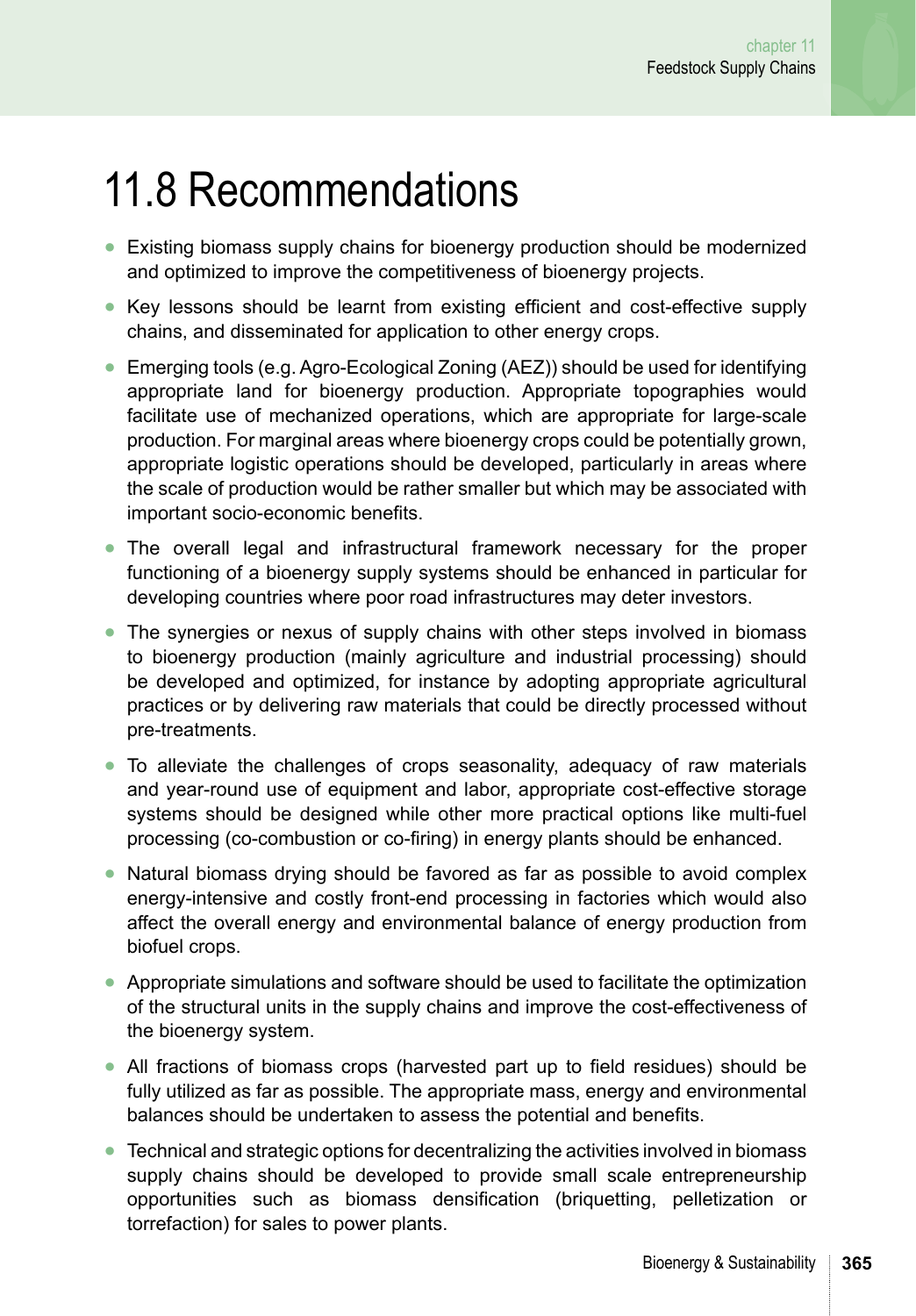**●** Efficient transportation systems that use less fuel, reduced fleet size as well as producing less GHGs emissions through the use of renewable fuels (bioethanol or biodiesel) should be promoted; it would improve the overall energy and environmental balances of the bioenergy project.

# 11.9 The Much Needed Science

- **●** Specific tools using GIS and AEZ should be developed to identify suitable and available areas for bioenergy crops cultivation including subsequent efficient crop handling.
- **●** Alternative modes of harvesting and transportation should be investigated in terms of energy use, environmental impact and their economics to indicate the best options for different world regions having different economical context. Typical supply chains for bioenergy crops production in marginal areas should be developed taking into consideration the specificity of the lands.
- **●** The socio-economic impacts of scale of bioenergy crops production on the development and design of appropriate supply chains and the overall sustainability of bioenergy systems should be investigated given that small to medium scale bioenergy projects would much likely contribute in tapping the full bioenergy potential in many world regions.
- **●** The internal or captive use of renewable energy, in particular biomass based fuels, as is the case in bioenergy processing plants, should be investigated and promoted in biomass supply chains to make the overall biomass to bioenergy system sustainable.
- **●** Appropriate biomass densification techniques and equipment that can handle multiple types of biomass should be developed and deployed for field operations to improve transportation and storage for upfront processing. Other techniques such as pelletization should be deployed while emerging ones like torrefaction should be investigated with respect to its technical performance and economics.
- **●** The appropriate fraction of biomass residues that should be left in fields for preserving the agronomic benefits should be investigated for specific crops to provide opportunities for collecting part of it for bioenergy production. The nutrients obtained in the form of ash or sludge in processing plants should be investigated for their potential reuse or recycling to fields as good sustainable practices.
- **●** Multi-fuel processing (e.g. co-combustion or co-firing of several biomass types in a single furnace) in flexible plants should be investigated based on the physico-chemical properties of biomass collected, handled and sent to processing plants.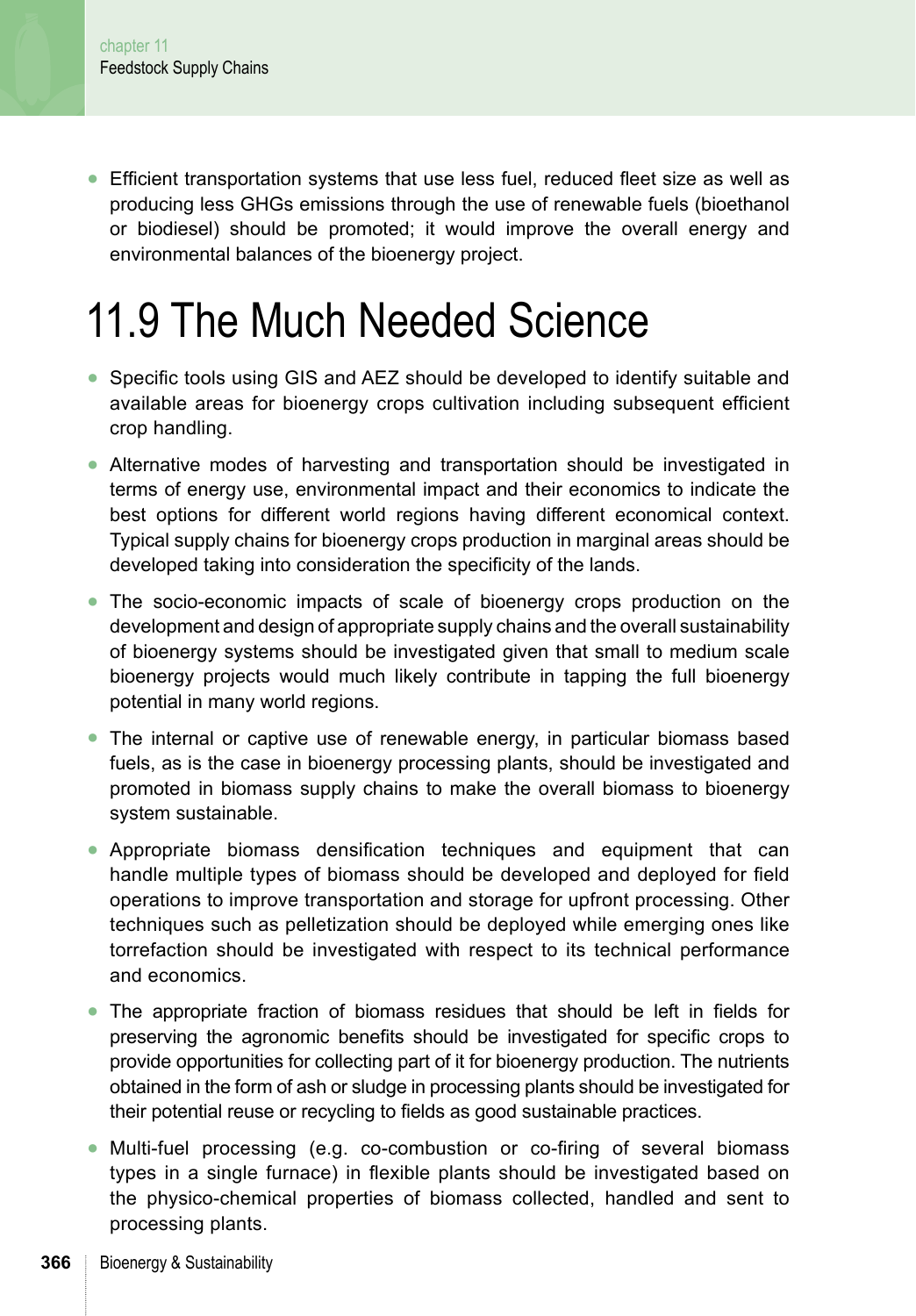**●** Low cost in-field biomass drying options should be investigated in an attempt to reduce any equipment and energy-intensive upfront processing in bioenergy processing plants; on the other hand moisture tolerant conversion technologies should be developed.

### Literature Cited

- Acuna, M., Mirowski, L., Ghaffariyan, M.R., and Brown, M., 2012. Optimising transport efficiency and costs in Australian wood chipping operations. Biomass and Bioenergy, 46 (2012) 291-300. Available online at [www.academia.edu/3289645/Optimising\\_Transport\\_Efficiency and Costs in Australian](www.academia.edu/3289645/Optimising_Transport_Efficiency%20and%20Costs%20in%20Australian%20Wood%20Chipping%20Operations%0D) [Wood Chipping Operations](www.academia.edu/3289645/Optimising_Transport_Efficiency%20and%20Costs%20in%20Australian%20Wood%20Chipping%20Operations%0D)
- AFOCEL, 2003.Itineraire technique et production. Lettre d'information semestrielle eucalyptus. Numero 2 Avril 2003, AFOCEL, France; 2003.p4.
- AFOCEL, 2006.Fiches clonales Eucalyptus, Eucalyptus gundal AFOCEL, France; 2006. p4.
- Allen, J., Browne, M., Hunter, A., Boyd, J. and Palmer, H., 1998. Logistics management and costs of biomass fuel supply. Int J PhysDistrib Logistics Manage, 28, 463-77.
- Alvira, P., Tomas-Pejo, E., Ballesteros, M., and Negro, M. J., 2010.Pretreatment technologies for an efficient bioethanol production process based on enzymatic hydrolysis: A review. Bioresource Technology, 101, 4851.
- Ahmed, A.E., and Alam-Eldin, A.O.M., 2014. An assessment of mechanical vs manual harvesting of sugarcane in Sudan – The case of Sennar Sugar Factory. Journal of the Saudi Society of Agricultural Sciences, 2014 (in Press).
- Angelini, L.G., Ceccarini, L., Nassi, N. , and Bonari, E. 2009. Comparison of Arundodonax L. and Miscanthus x giganteus in a long-term field experiment in Central Italy: Analysis of productive characteristics and energy balance. Biomass & Bioenergy, 33, 635-645.
- ASABE, 2006. Agricultural machinery management data.Standards.ASAE D497.5. St. Joseph, MI: American Society of Agricultural and Biological Engineers.
- Atabani, A. E.,Silitonga, A. S., Badruddin, I. A., Mahlia, T. M. I.,Masjuki, H. H. , and Mekhilef, S., 2012. A comprehensive review on biodiesel as an alternative energy resource and its characteristics. Renewable and Sustainable Energy Reviews, 16, 2070-2093.
- Ayoub, N., Martins, R., Wang, K., Seki, H. , and Naka, Y., 2007. Two levels decision system for efficient planning and implementation of bioenergy production. Energy Conversion and Management 48 (3), 709-723.
- Basiron, Y. and Weng, C. K. 2004. The oil palm and its sustainability. Journal of Oil Palm Research, Vol 16, No 1, p. 1-10.
- Bentini, M., and Martelli, R., 2013. Prototype for the harvesting of cultivated herbaceous energy crops, an economic and technical evaluation. Biomass and Bioenergy 57(2013) 229-237. Available at [www.](www.sciencedirect.com%20%0D) [sciencedirect.com](www.sciencedirect.com%20%0D)
- Boons, F., and Mendosa, A., 2010.Constructing sustainable palm oil: how actors define sustainability. Journal of Cleaner Production, Vol 18, p. 1686-1695.
- Braunbeck, O. A.,, and Magalhães, P. S. G., 2010.Avaliação Tecnológica da Mecanização da Canade-Açúcar, Bioetanol de Cana-de-Açúcar: P&D Para Produtividade e Sustentabilidade, ed. Luis A.B. Cortez, Chapter 12, p. 451-464, Ed. Edgar Blucher Ltda, São Paulo, Brasil.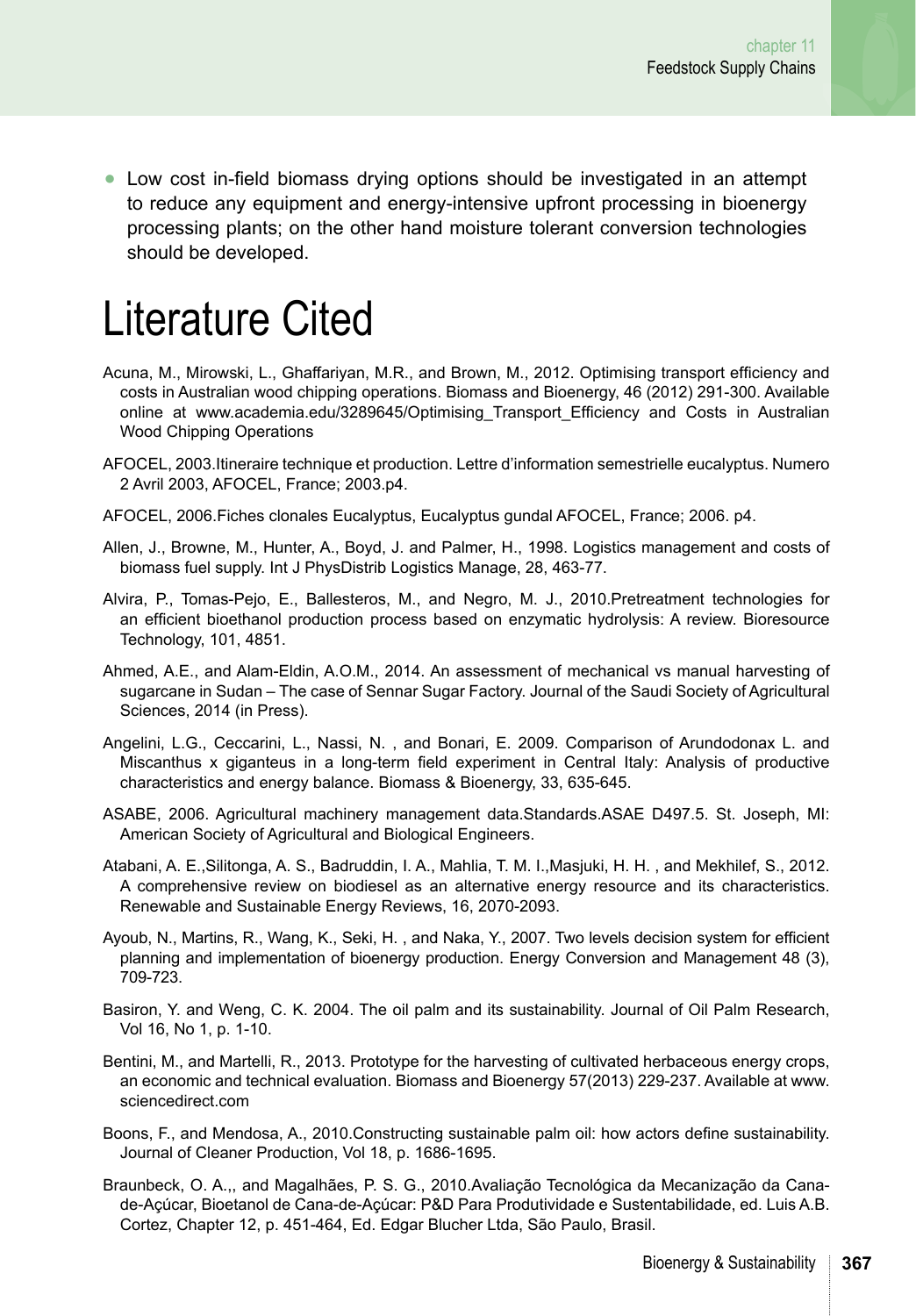- Canellas, L. P, Velloso, A. C. X, Marciano, C. R., Ramalho, J. F. G. P., Rumjanek, V. M., and Rezende, C. E., 2003. Propriedades químicas de um cambissolo cultivado com cana-de-açúcar, com preservação do palhiço e adição de vinhaça por longo tempo. R. Bras. Ci. Solo 2003, 27: 935-944.
- Caniëls, M.C. J., and Romijn, H.A., 2008. Supply chain development: insights from strategic niche management. The Learning Organization 15 (4), 336-353.
- Caputo, A. C., Palumbo, M., Pelagagge, P.M., and Scacchia, F., 2005. Economics of biomass energy utilization in combustion and gasification plants: effects of logistic variables. Biomassand Bioenergy 28, 35-51.
- Cerri, C. E. P., Galdos, M. V., Carvalho, J. L. N., Feigl, B. J., and Cerri, C. C., 2013. Quantifying soil carbon stocks and greenhouse gas fluxes in the sugarcane agrosystem: point of view. Sci. Agrric. v.70, n.5: 361-368.
- Choo, Y. M., Ma, A. N., Cheah, K. Y., Rusnani, A. M., Andrew, Y. K. C., Harrison, L. L. N., Cheng, S. F., Yung, C. L., Puah, C. W., Ng, M. H., and Yusof, B., 2005. Palm diesel: green and renewable fuel from palm oil. Malaysian Palm oil board bulletin/ information series.
- Clifton-Brown, J., Chiang, Y-C., and Hodkinson, T. R., 2008. Miscanthus: genetic resources and breeding potential to enhance bioenergy production. In: Vermerris W, editor. Genetic improvement of bioenergy crops. New York: Springer; p. 273- 94.
- Couto, L., Nicholas, I., and Wright, L., 2011. Promising resources and systems for producing bioenergy feedstocks. Short rotation eucalypt plantations for energy in Brazil. IEA Bioenergy Task 43.
- CTC, 2005.Copersucar Technology Center. Biomass power generation: sugar cane bagasse and trash, Project BRA/96/G31, Report to UNDP/MCT/GEF.
- Damen, K., and Faaij, A. 2006.A greenhouse gas balance of two existing international biomass import chains - The case of residue co-firing in a pulverised coal-fired power plant in the Netherlands. Mitigation and Adaptation Strategies for Global Change, 11, 1023-1050.
- Darjana, I., and Mirjana, A., 2013. Environmental management through fossil fuels replacement: global and local potential of agricultural waste for bioethanol production. Reporting for sustainability.
- Darr, M. 2012. Optimization of biomass harvesting and supply chain logistics. Workshop on Lignocellulosic Biofuels, June 2014. Available at <www.ag.auburn.edu/biofuel/> accessed September 2014
- Deswarte, F.E.I., Clark, J.H., Wilson, A.J., Hardy, J.J.E., Marriott, R., Chahal, S.P., Jackson, C., Heslop, G., Birkett, M., Bruce, T. J., and Whiteley, G., 2007. Toward an integrated straw-based biorefinery. Biofuels, Bioproducts and Biorefining 1 (4), 245-254.
- Dunnett, A., Adjiman, C., and Shah, N., 2007. Biomass to heat supply chains: applications of process optimization. Process Safety and Environmental Protection 85 (5), 419-429.
- Flores, A.R., Urquiaga, S., Alves, B.J.R., Collier, L.S., and Boddey, R.M., 2012. Yield and quality of elephant grass biomass produced in the cerrados region for bioenergy. Eng. Agríc. 32(5). Available at dx.doi.org/10.1590/S0100-69162012000500003
- Forsberg, G., 2000. Biomass energy transport: analysis of bioenergy transport chains using life cycle inventory method. Biomass and Bioenergy 19, 17-30.
- Galdos, M. V., Cerri, C. C., and Cerri, C. E. P., 2009. Soil carbon stocks under burned and unburned sugarcane in Brazil.Geoderma 2009; 153: 347-352.
- Gasol, C. M., Martínez, S., Rigola, M., Rieradevall, J., Anton, A., Carrasco, J., Ciria, P., and Gabarrell, X., 2009. Feasibility assessment of poplar bioenergy systems in the Southern Europe. Renewable and Sustainable Energy Reviews 13 (4), 801-812.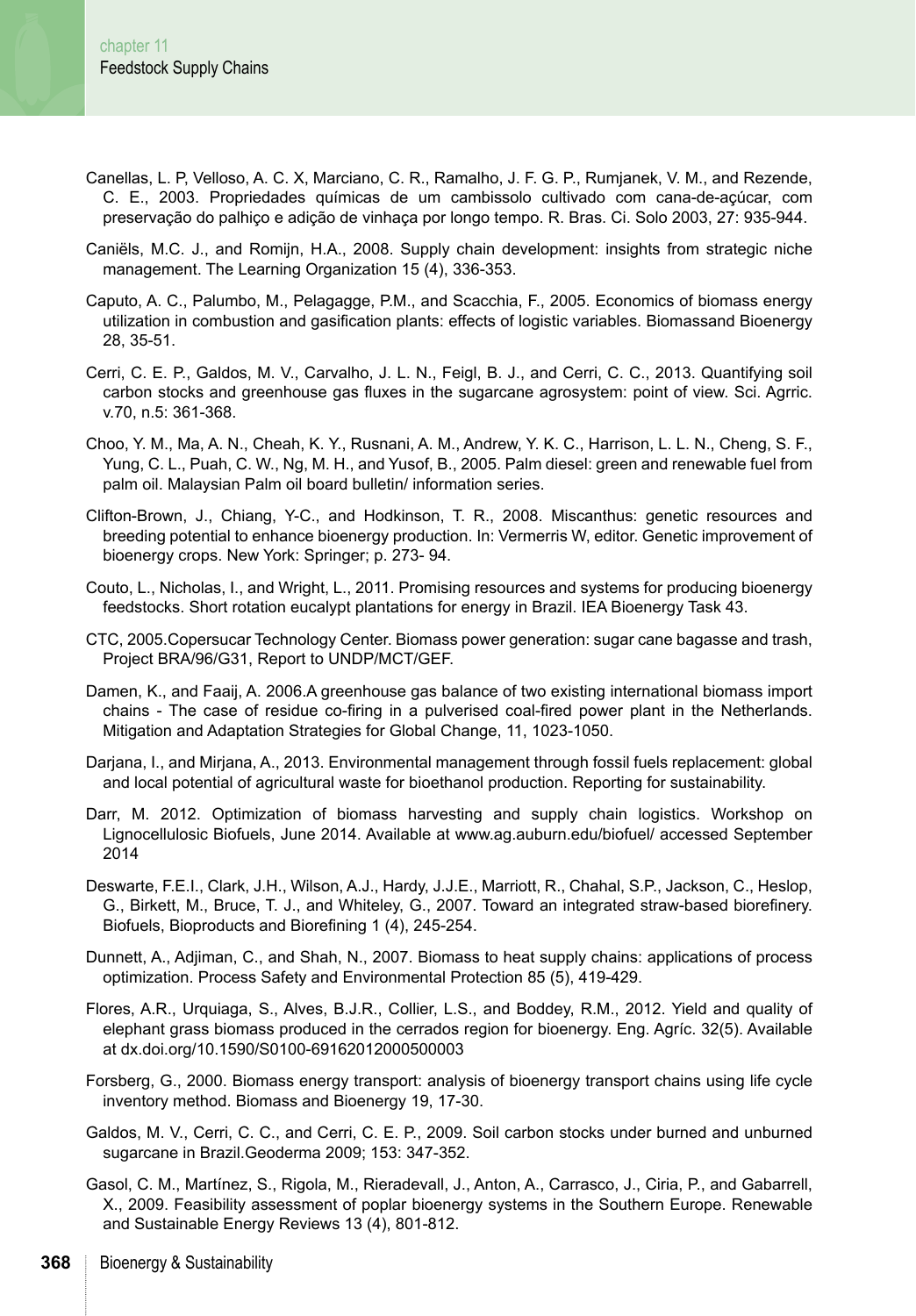- Gigler, J., van Loon, W.K.P., Vissers, M. M., and Bot, G.P.A., 2000.Forced convective drying of willow chips. Biomass and Bioenergy 19, 259–270.
- Gold, S., and Seuring,S., 2011. Supply chain and logistics issues of bio-energy production. Journal of Cleaner Production, Vol. 19, p. 32- 42.
- Gonzalez, R., 2008. Exploring the potential of Eucalyptus for energy production in the Southern US. Biomass and Bioenergy, Vol. 35, p. 755-766.
- Gonzalez, R., Phillips, R., Saloni, D., Jameel, H., Abt, R., Pirraglia, A., and Wright J., 2011. Biomass to energy in the southern United States: Supply chain and delivered cost. BioResources 6(3), 2954- 2976. Available at bioresources.com
- Greaves, B. L., Borralho, N. M. G., Raymond, C. A., Evans, R., and Whiteman, P. H., 1997. Age–age correlations in, and relationships between basic density and growth in Eucalyptus nitens. Silvae Genet 1997; 46(5): 264–70.
- Gronalt, R., 2007. Designing a regional forest fuel supply chain network. Biomass and Bioenergy, Vol. 31, p. 393-402.
- Gutesa, S. 2013. Using GIS and intelligent transportation tools for biomass supply chain modeling and cost assessment. Graduate Theses and Dissertations. Iowa State University
- Hamelinck, C.N., Suurs, R.A.A., Faaij, A.P.C., 2005. International bioenergy transport cost and energy balance. Biomass and Bioenergy 29 (2), 114-134.
- Haq, Z., and Easterly, J.L., 2006. Agricultural residue availability in the United States. Applied Biochemistry and Biotechnology 129 (1-3), 3-21.
- Hassuani, S. J., Leal, M. R. L. V., and Macedo, I. C., 2005. Biomass power generation: sugarcane bagasse and trash. In Série Caminhos para Sustentabilidade. Piracicaba: PNUD-CTC.
- Hassuani, S. J., 2013. Introduction and overview of the current situation regarding employment of biomass. Proc. Int. Soc. Sugar Cane Technol., Vol. 28.
- Haverty, D., Dussan, K., Piterina, A.V., Leahy, J. J.,and Hayes M.H.B., 2012.Autothermal, single-stage, performic acid pretreatment of Miscanthus x giganteus for the rapid fractionation of its biomass components into a lignin/hemicellulose-rich liquor and a cellulase-digestible pulp.Bioresour. Technol. 109, 173–177.
- Hess, J.R.,Wright, C. T. and Kenney, K.L., 2007. Cellulosic biomass feedstocks and logistics for ethanol production. Biofuels, Bioproducts and Biorefining 1 (3), 181-190.
- HREDV, 2009.Hawaii Renewable Energy Development Venture.Technology Assessment Bioenergy Crops and Technologies.
- Idah, P.A and Mopah, E.J., 2013. Comparative assessment of energy values of briquettes for some agricultural by-products with different binders. IOSR Journal of Engineering. 3 (1), 36-42.
- Jahirul, M.I., Rasul, M.G., Chowdhury, A.A. and Ashwath, N., 2012. Biofuels production through biomass pyrolysis - A technological review. Energies 2012, 5, 4952-5001. Available at [www.mdpi.](www.mdpi.com/journal/energies) [com/journal/energies](www.mdpi.com/journal/energies) - accessed September 2014
- Johnson, F.X. and Seebaluck, V., 2012.Bioenergy for Sustainable Development and Economic Competitiveness - The Role of Sugar Cane in Africa.Earthscan Publisher, London, Routledge Taylor & Francis Group.
- Jones, M. B. and Styles, D., 2008.Miscanthus and willow heat production. Energy policy, Vol 36, p. 97-107.
- Junginger, M., Bolkesjø, T., Bradley, D., Dolzan, P., Faaija, A., Heinimö, J., Hektor, B., Leistad, Ø., Ling, E., Perry, M., Piacente, E., Rosillo-Calle, F., Ryckmans, Y., Schouwenberg, P.P., Solberg, B., Trømborg, E., da Silva Walter, A. and de Wit, M., 2008. Developments in international bioenergy trade. Biomass and Bioenergy 32 (8), 717-729.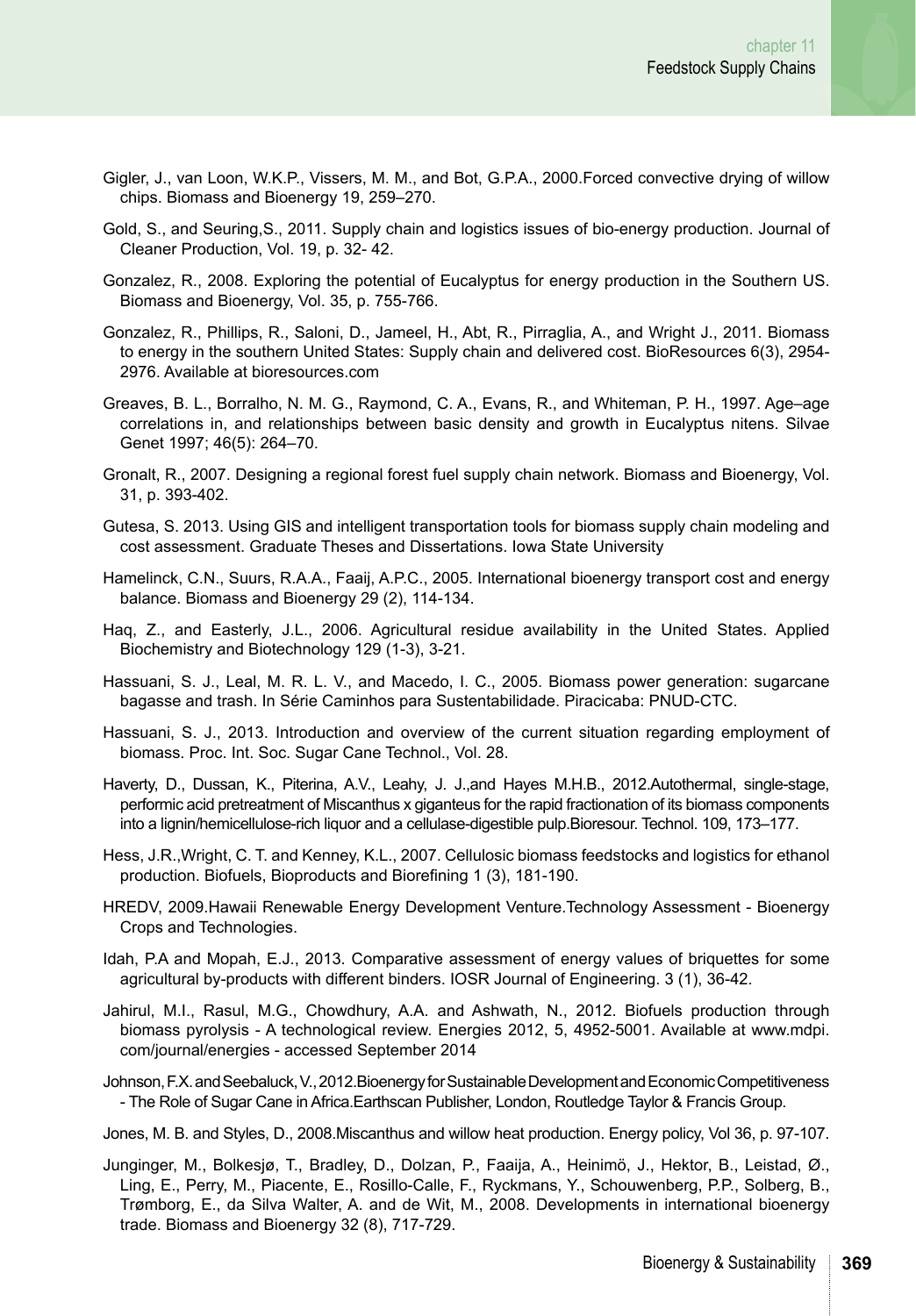- Klingenfeld, D. 2008. Corn stover as a bioenergy feedstock: Identifying and overcoming barriers for corn stover harvest, storage, and transport. Report prepared for the National Commission on Energy Policy Washington, DC. 2008 Harvard Kennedy School Policy Analysis Exercise.
- Leal, M. R. L. V and Hassuani, S. J., 2006. Sugarcane trash recovery: alternatives and impacts. ISSCT Co-Products Workshop, Maceió, AL, Brazil, 12-16 November 2006.
- Lewandowski, I.M. 2000. Miscanthus: European experience with a novel energy crop. Biomass and Bioenergy, Vol. 19, p. 209-227.
- Lim, J.S., Abdul Manan, Z., Wan Alwi, S.R. and Hashim, H., 2012. A review on the utilisation of biomass from rice industry as a source of renewable energy. Renewable and Sustainable Energy Reviews 16 (5) 3084-3094.
- Mabee, W.E., Fraser, E.D.G., McFarlane, P. N. and Saddler, J.N., 2006. Canadian biomass reserves for biorefining. Applied Biochemistry and Biotechnology 129 (1-3), 22-40.
- Mani, S., Sokhansanj, S., Bi, X. and Turhollow, A., 2006. Economics of producing fuel pellets from biomass. Applied Engineering in Agriculture 22, 421–426.
- Mayfield, C.A., Foster, C.D., Smith, C. T., Gan, J. and Fox, S., 2007. Opportunities, barriers, and strategies for forest bioenergy and bio-based product development in the Southern United States. Biomass and Bioenergy 31 (9), 631-637.
- McKendry, P., 2002. Energy production from biomass (part 1): overview of biomass. Bioresour Technol, 83, 37-46.
- Melligan, F., Dussan, K., Auccaise, R., Novotny, E.H., Leahy, J.J., Hayes, M.H. B. and Kwapinski, W., 2012.Characterisation of the products from pyrolysis of residues after acid hydrolysis of Miscanthus. Bioresour. Technol. 108, 258–263.
- Meyer, E. and Fenwick, L.J., 2003. Manual sugarcane cutter performances in the Southern Africa region. Proc S AfrSugTechnol Ass, vol 77, pp150-157.
- Möller, B. and Nielsen, P.S., 2007. Analysing transport costs of Danish forest wood chip resources by means of continuous cost surfaces. Biomass and Bioenergy, 31, 291-298.
- Morais, R.F., Souza, B.J., Leite, J.M., Soares, L.H.B., Alves, B.J.R., Boddey, R.M. and Urquiaga, S., 2009. Elephant grass genotypes for bioenergy production by direct biomass combustion. PesquisaAgropecuariaBrasileira 44: 133-140.
- Morais, R.F., Quesada, D.M., Reis, V.M., Urquiaga, S., Alves, B.J.R. and Boddey, R.M., 2011. Contribution of biological nitrogen fixation to Elephant grass (PennisetumpurpureumSchum.). Plant and Soil 347. Available at doi: 10.1007/s11104-011-0944-2.
- Neilan, J. and Thompson, D., 2008.Eucalyptus as a potential biomass species for Ireland. COFORD connects, reproductive material no. 15. COFORD, Ireland; 8 p.
- Nielsen, J. B. H., Oleskowitz-Popiel, P. and AlSeadi, T.,2007. Energy crop potentials for biorefinery in EU-27.Proceedings of the 15th European Biomass Conference and Exhibition.
- Nilsson, D. and Hansson, P. A., 2001. Influence of various machinery combinations, fuel proportions and storage capacities on costs for co-handling of straw and reed canary grass to district heating plants. Biomass & Bioenergy; 20:247–60.
- Nurmi, J. and Hytönen, J., 1994.The effect of whole tree harvesting on fuel quality and coppicing ability of SRC willow crops. In: Paper presented at the mechanization in short rotation, intensive culture forestry conference, Mobile, AL; March 1–3.
- OMAFRA, 2010. Survey of Ontario Custom Farmwork Rates Charged in 2009. Available at [www.omafra.](www.omafra.gov.on.ca/english/stats/hort/greenhouse1.htm) [gov.on.ca/english/stats/hort/greenhouse1.htm](www.omafra.gov.on.ca/english/stats/hort/greenhouse1.htm)- Accessed September 2014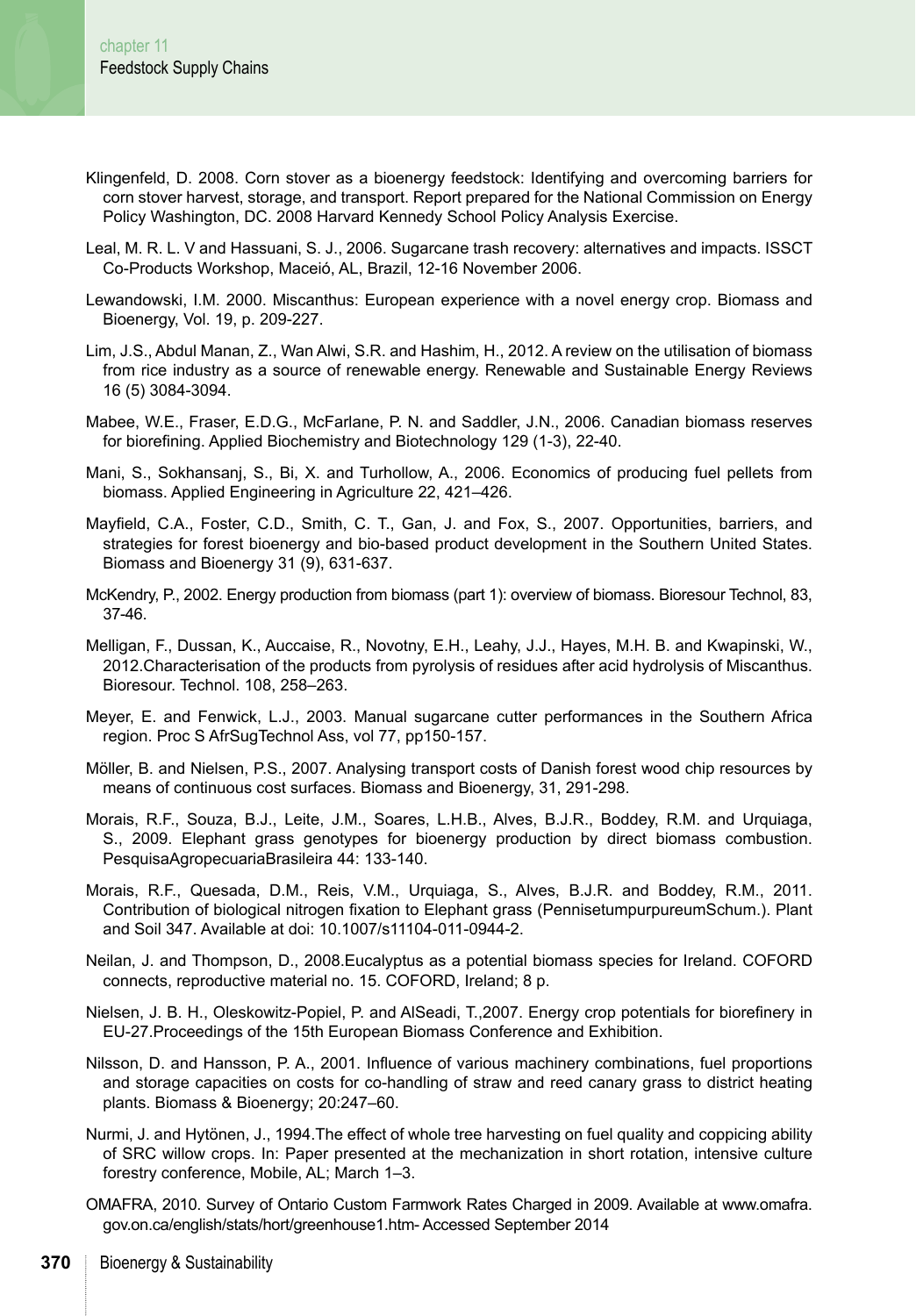- Perea, L. A., 2009. Evaluation of methods of trash handling in the sugarcane field and industrialization. Tese (Doutorado em Agronomia/Energia na Agricultura) – Faculdade de Ciências Agronômicas, Universidade Estadual Paulista. 101p.
- Perlack, R. D. and Turhollow, A. F., 2002.Assessment of options for the collection, handling, and transport of corn stover. Oak Ridge, Tennessee, U.S.A.: Oak Ridge National Laboratory; p. 29.
- Perpiná, C., Alfonso, D., Perez-Navarro, A., Penalvo, E., Vargas, C. and Cardenas, R., 2009. Methodology based on Geographic Information Systems for biomass logistics and transport optimization. Renewable Energy, 34, 555-565.
- Perry, M. and Rosillo-Calle, F., 2008. Recent trends and future opportunities in UK bioenergy: maximising biomass penetration in a centralised energy system. Biomass and Bioenergy 32 (8), 688-701.
- Petrolia, D. R., 2008. The economics of harvesting and transporting corn stover for conversion to fuel ethanol: a case study for Minnesota. Biomass and Bioenergy, 32, 603-612.
- Pirraglia, A., Gonzalez, R., Denig, J., Saloni, D and Wright, J., 2012. Assessment of the most adequate pre-treatments and woody biomass sources intended for direct co-firing in the US. Bioresources 7 (4), 4817-4842.
- Pleanjai, S. and Gheewala, S.H., 2009.Full chain energy analysis of biodiesel production from palm oil in Thailand. Appl. Energy 86, S 209- S 214.
- Purchase, B.S., Wynne, A.T., Meyer, E. and van Antwerpen, R., 2008.Is there profit in cane trash? Another dimension to the assessment of trashing versus burning. Proc S AfrSugTechnol Ass, vol 81, pp86-99.
- Rauch, P., 2007. SWOT analyses and SWOT strategy formulation for forest owner co-operations in Austria. European Journal of Forest Research 126 (3), 413-420.
- Razafimbelo, T., Barnes, B., Larre-Larrouy, M. C., De Luca, E. F., Laurent, J. Y. and Cerri, C. C., 2006. Effect of sugarcane residue management (mulching versus burning) on organic matter in clayeyOxisol from southern Brazil. Agr.Ecosyst.Environ.; 115: 289-289.
- Rentizelas, A.A., Tatsiopoulos, I. P. and Tolis, A., 2009.An optimization model for multi-biomass trigeneration energy supply. Biomass and Bioenergy 33 (2), 223-233.
- Richard, J. V., Tasneem, V. and Bill, D., 2012.Examining the economic feasibility of miscanthus in Ontario: an application to the green house industry. Energy policy, Vol 50, p. 669-676.
- Rockwood, D. L. and Alan, W. R., 2008. Energy Product Options for Eucalyptus Species Grown as Short Rotation Woody Crops. Available at [www.ncbi.nlm.nih.gov/pmc/articles/](www.ncbi.nlm.nih.gov/pmc/articles/%0D)
- SACA, 2010.South African Canegrowers Association.
- Searcy, E., Flynn, P., Ghafoori, E. and Kumar, A., 2007. The relative cost of biomass energy transport. Applied Biochemistry and Biotechnology 137e140 (1-12), 639-659.
- Seebaluck, V., 2012.Potential of ArundoDonax Crop for Biofuel Production in Mauritius.University of Mauritius.
- Seebaluck, V. and Thielamay, T., 2010.Pelletisation of sugarcane bagasse and cane agricultural residues for storage and enhanced energy recovery. Proceedings of the International Conference on Applied Energy 2010. Singapore. 21-23 April 2010: 1484-1496.
- Seebaluck, V.and Seeruttun, D., 2009.Utilisation of sugarcane agricultural residues: electricity production and climate change. Progress in Industrial Ecology – An International Journal. IndersciencePublishers.Vol 6, No. 2: 168-184.
- Shabbir, H.G., 2009. Full chain energy analysis of biodiesel production from palm oil in Thailand. Applied Energy, Vol.86, p. 209-214.